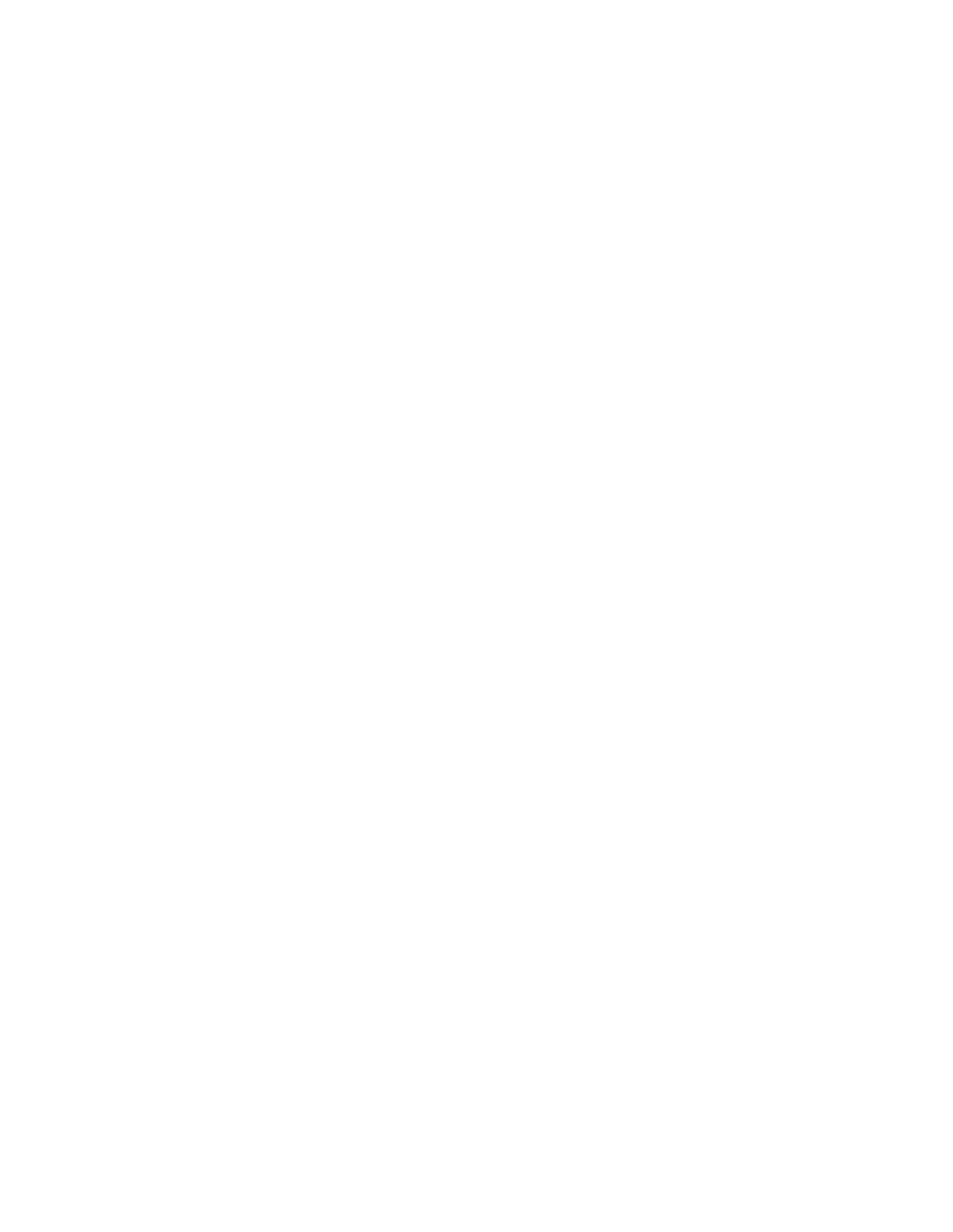## **TABLE OF CONTENTS**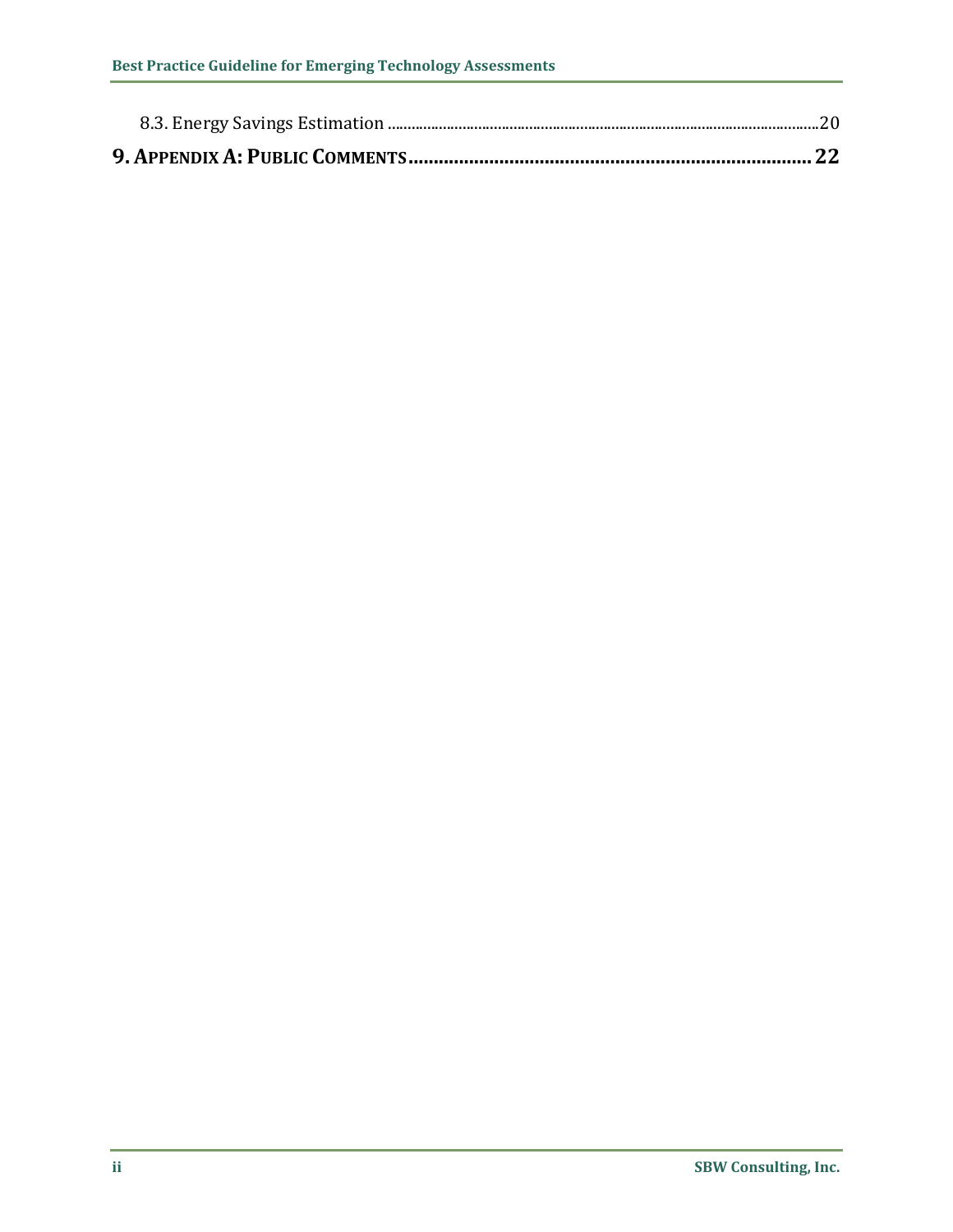# <span id="page-4-0"></span>**1. INTRODUCTION**

This document describes best practices for designing and conducting a Technology Assessment (TA) for an Emerging Technology (ET) as part of the California Emerging Technologies Program (ETP). The goal of a TA is to reliably estimate the likely energy and demand impacts of an ET.

This document is a companion to the ETP reporting template (see references in *[8.1.](#page-23-1) [Document](#page-20-0) the [Assessment](#page-20-0)*). The practitioners responsible for ETP technology assessments should follow the guidance provided here to develop the data and analyses required by the reporting template.

This document is subject to future updates as assessment techniques evolve or as the needs and requirements of the ETP change, therefore it is considered a "living document".

## <span id="page-4-1"></span>**1.1. Background**

The 2006–2008 evaluation of the ETP included rigorous peer reviews of a sample of technology assessment reports and found significant variability in the quality of those technology assessments.

The evaluation offered specific recommendations for producing more consistent and reliable technology assessments. Revisions to the ETP template incorporated many of these recommendations.

## <span id="page-4-2"></span>**1.2. Methodology**

Development of this guideline started with the TA descriptions included in the ETP report templates for PG&E and SCE. It then added detailed descriptions and enhancements based on information from a variety of northwest regional, national and international resources, as listed in Section [8.](#page-23-0) References. With these combined resources, it is anticipated that following this guideline will produce superior TA results over currently described TA procedures. CPUC staff and contractors, and staff from PG&E, SCE, SDG&E, and SCG collaborated to develop this guideline on how to achieve a consistent level of quality and reliability in the statewide program's estimates of energy and demand impacts. Multiple rounds of review were completed in an attempt to produce a concise and comprehensive document consistent with TA goals for ET projects. However, it is acknowledged that there was some IOU disagreement that this guideline should be titled a "best practices" document since it has not been empirically proven to produce superior TA results.

### <span id="page-4-3"></span>**1.3. Purpose**

The purpose of this guideline is to describe best practices for conducting technology assessments that obtain energy and/or demand savings either in a testing laboratory or in situ, i.e., in an operating residential or non-residential building or facility. This guideline does not address how to select the testing sites or the technologies to be assessed.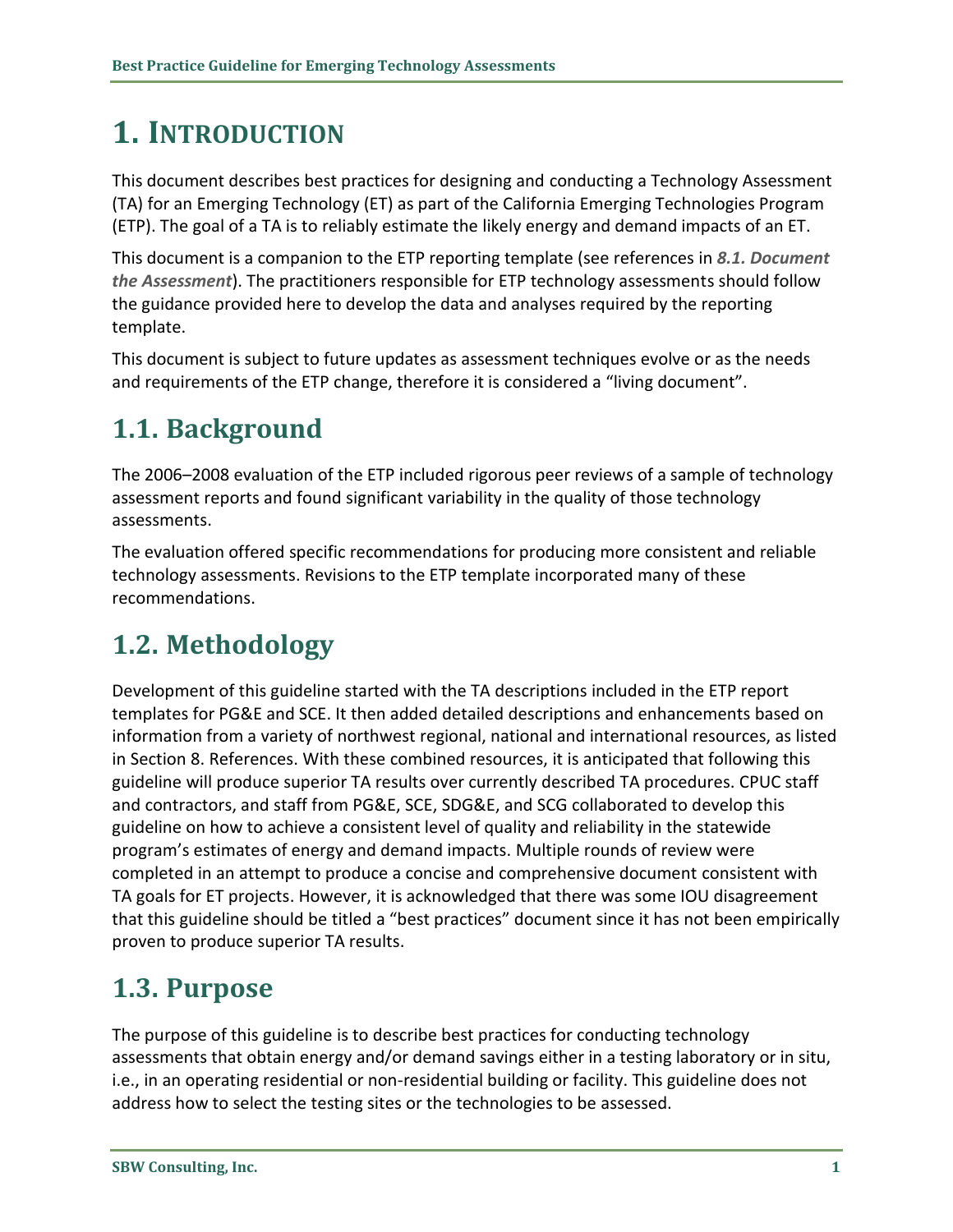This guideline assumes that the technology and test sites have been selected and that their equipment, systems, and operating practices can be configured to fairly represent the incumbent technology<sup>1</sup>. Therefore, the guidance is useful once the practitioner begins designing and conducting the test. This includes guidance for specifying an appropriate energyperformance model, selecting and installing appropriate measurement systems, collecting the necessary data, and applying the energy-performance model<sup>2</sup> to determine the ET impacts.

## <span id="page-5-0"></span>**1.4. Intended Audience**

The primary audience for this guideline is the practitioners (IOU staff and/or contractors) responsible for completing a technology assessment. This guideline will help both IOU project managers and contractors by clarifying the expected scope of work for technology assessments. The guideline should also be useful to other IOU staff who authorize and supervise work conducted by the ETP. Finally, those who evaluate the effectiveness of the ETP should find this guideline useful in establishing quality benchmarks for technology assessments conducted by the ETP.

## <span id="page-5-1"></span>**1.5. Using Independent Practitioners**

The practitioner is the person primarily responsible for conducting the technology assessment. It is critical that this person has no stake in the outcome of the assessment. For example, a person holding a patent in a technology should not be allowed to assess an application of that technology, as the apparent financial conflict of interest would render the results suspect, especially if they were positive.

## <span id="page-5-2"></span>**1.6. Key Knowledge and Skills of Practitioner**

Practitioners should fully understand the following:

- This best-practices guideline
- The emerging technology being assessed, including how it works and how it saves energy compared to the incumbent technology
- **Appropriate safety procedures**
- The test sites and the condition and operation of the affected systems and equipment at those sites

 $\overline{a}$ 

<sup>&</sup>lt;sup>1</sup> The incumbent technology defines the baseline of energy use and energy demand for the ET affected system. See *[2.2.](#page-7-2) [Affected System](#page-7-2)* for a discussion of how to define the affected system.

 $2$  In this context, "model" refers to any statistical or engineering calculations used to estimate ET energy and demand impacts or energy performance parameters. A model may be implemented through general-purpose software, e.g., the energy simulation model EnergyPlus, or in a custom spreadsheet.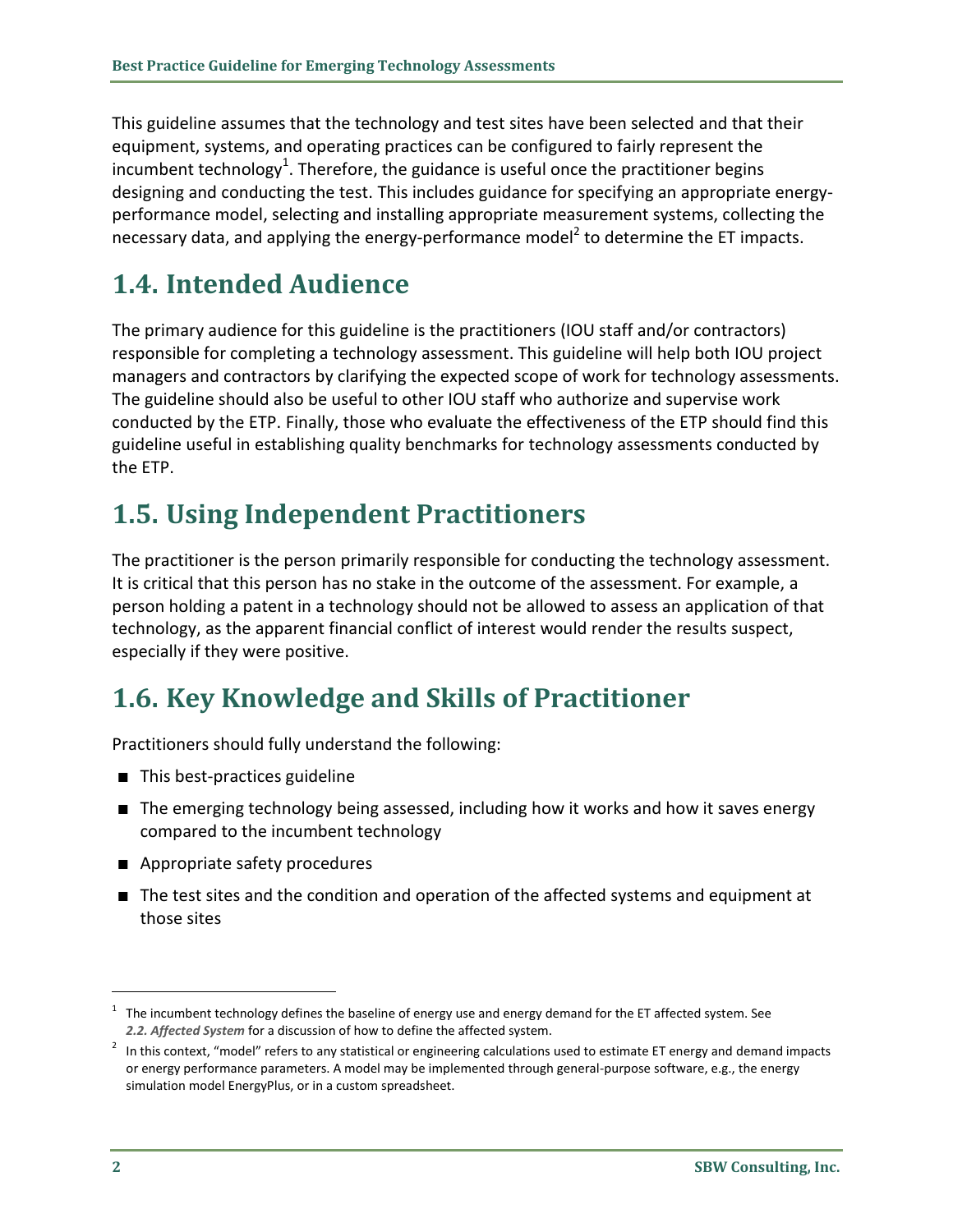Practitioners and their support teams must be able to perform the following tasks:

- Define the system affected by the ET, including substantial interactive components, e.g., those between refrigeration loads and HVAC loads.
- Identify the substantial determinants of system energy use, e.g., outside air temperature or cooling set point.
- Specify an energy-performance model (statistical or engineering) that reliably accounts for the substantial determinants, and which will be used to estimate energy and demand impacts of the ET on the affected system.
- **Develop a technology-assessment plan for measuring incumbent and ET energy use and the** substantial determinants of that use. This includes specifying appropriate measurement equipment, the associated installation and calibration procedures, and the required measurement intervals and duration.
- Verify the commissioning of the incumbent equipment and controls operating within the affected system, and verify the implementation and commissioning of the ET equipment and controls. See *[3.](#page-15-0) [Commission the Affected](#page-15-0)* System for more information.
- Collect measurements during the incumbent and ET periods, resolve problems with the measurement system, and process the data to make it ready for use in the energyperformance model.
- Use the energy-performance model to normalize energy use of the incumbent and ET measurements to typical operating conditions, e.g., normalize to CEC CTZ weather, and then use the normalized energy use in estimating typical ET impacts.
- Estimate the uncertainty of the impact estimate (see references in sections [8.2](#page-23-2) an[d 8.3\)](#page-23-3).
- Qualitatively describe the non-energy impacts of the ET.
- Follow appropriate safety rules and regulations during all site work.

### <span id="page-6-0"></span>**1.7. Technology Assessment Tasks**

This guideline focuses on five main tasks associated with a technology assessment, as shown in the figure below. The remainder of this document describes each task, using wording directed at practitioners.



**Technology Assessment Tasks**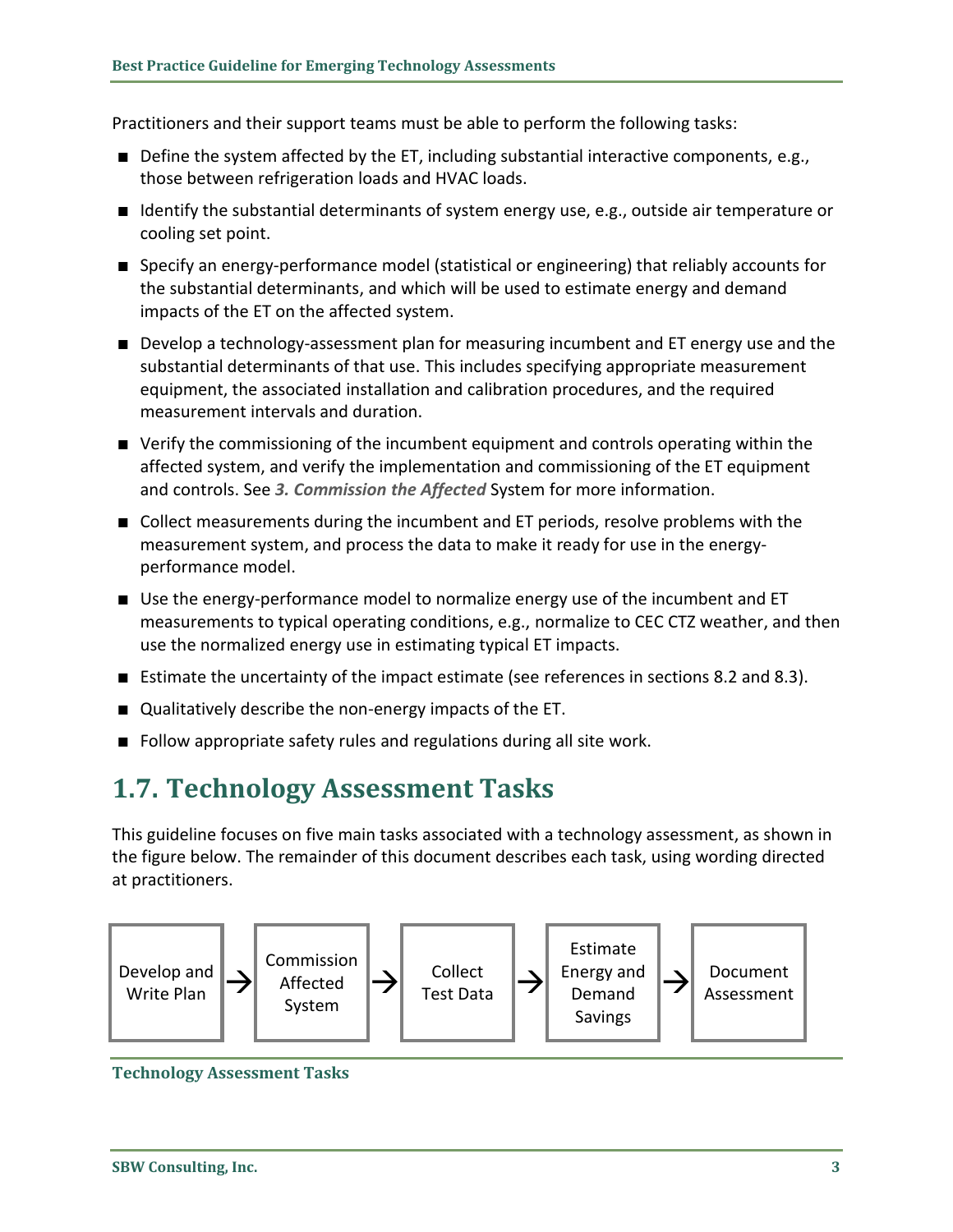## <span id="page-7-0"></span>**2. DEVELOP AND WRITE AN ASSESSMENT PLAN**

Conform to the following best practices when developing a technology-assessment plan. These best practices address five important topics within the technology-assessment plan:

- **1.** How the ET saves energy
- **2.** Systems and equipment that are affected by the ET
- **3.** Experimental design used to estimate impact of the ET
- **4.** Energy-performance model used to estimate impacts
- **5.** ET testing plan

Each of these best practices is described below.

## <span id="page-7-1"></span>**2.1. How the Emerging Technology Saves Energy**

The plan should describe the ET, including:

- Physical principles that are the basis of the energy savings
- Substantial determinants of energy savings including:
	- Interactive effects between components
	- Hours and modes of operation
	- Equipment efficiency at full- and part-load operation
	- **E** Equipment load profile
	- Control sequence and settings
	- Outside air temperature or other weather parameters
	- **Production rate and schedule**
- **Applicability and adaptability including:** 
	- Types of facilities or systems that could successfully use the ET
	- Adaptability of the ET to other conditions such as different climate zones

#### <span id="page-7-2"></span>**2.2. Affected System**

Identify the equipment (e.g., lighting fixtures or air-handling units) or components (e.g., window assemblies or duct insulation) whose operation or performance characteristics will be modified by the ET (i.e., the system/measure). The boundary of the ET system encompasses all of the significantly affected equipment and components. Equipment or components are considered insignificant if their combined effect on energy or demand savings is presumably less than 10%. The boundary may also need to include equipment whose operation is modified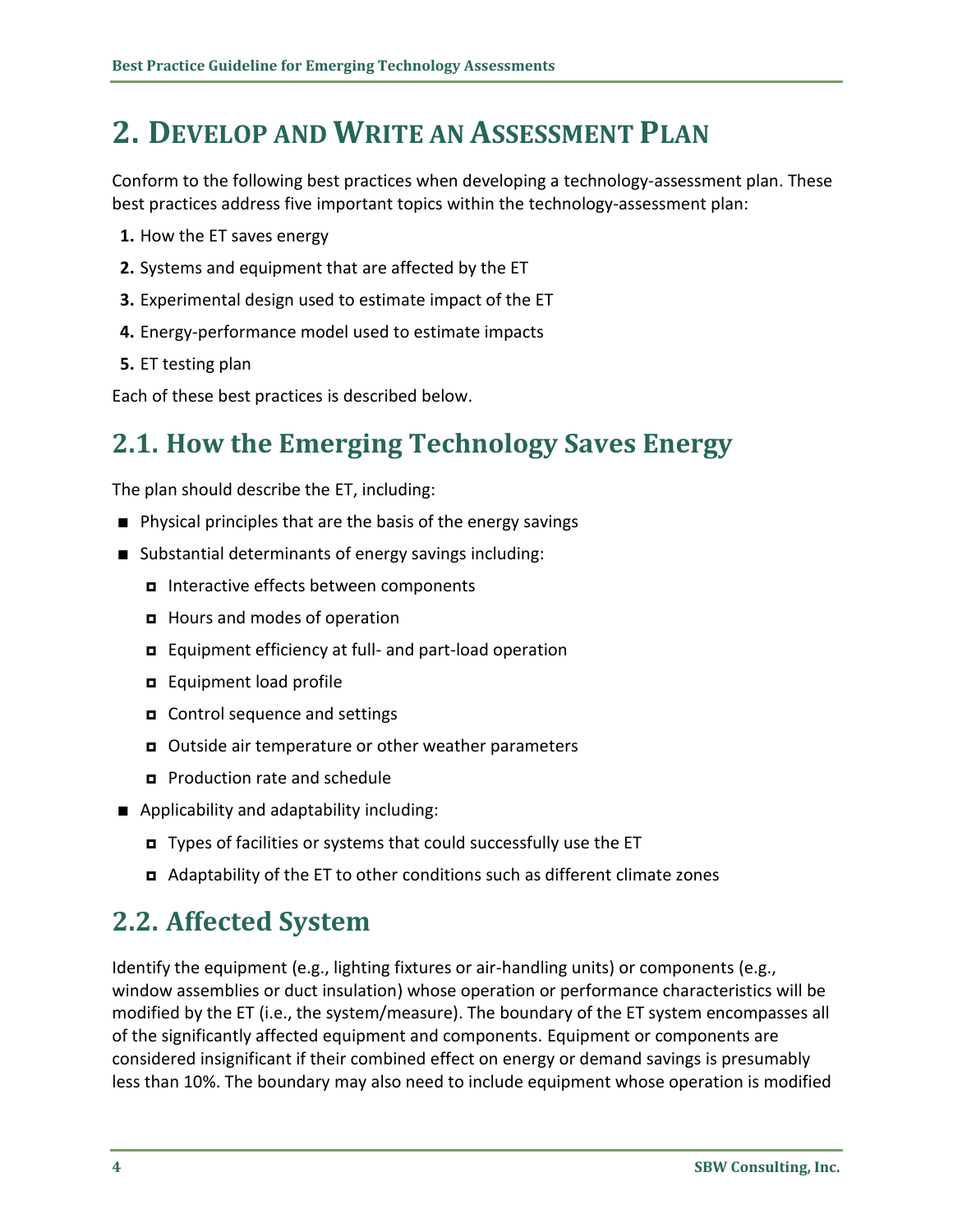by interactive effects, e.g., interaction of lighting changes with heating/cooling loads and the resulting changes in HVAC energy consumption.

Prepare a diagram that shows the significantly affected equipment and components (and connections among them) that constitute the incumbent and ET configurations of the affected system. Name each piece of equipment on the drawing, and use these names when documenting measurement points for the incumbent and ET monitoring periods. Use this sketch later when preparing the instrumentation plan (see *[2.5.1](#page-13-0) [Instrumentation](#page-13-0) Plan*), which will show the location and type of each instrument used to collect measurements for the test.

## <span id="page-8-0"></span>**2.3. Experimental Design**

There are three possible experimental designs for technology assessments.

- The **pre/post design** involves collecting data on the incumbent configuration of the affected system for a period that captures the likely variations in the significant determinants of the system's energy use (the pre period). Following this period, the ET is delivered and commissioned and the data collection continues for a post period similar in duration to the pre period. This design requires that the test site be carefully managed to avoid any changes other than delivery of the ET during the pre and post periods.
- Consider the on/off design if the enabling technology for the ET can be easily disabled and when it is disabled the system can still satisfy its operational intent. For example, certain advanced unitary HVAC controls can be turned on and off. In this design, data is collected for a single calendar period during which the ET is cycled on and off in an appropriate pattern.
- The post-only design is least desirable. Use it if the pre energy use and demand is very clearly defined. Such a design might be used for a laboratory bench test of an ET unit in which the incumbent technology has previously been laboratory tested with clearly defined test protocols and published results. This design may also include the use of an approved simulation tool to estimate baseline energy usage.

Whichever design you select, carefully consider the duration of the experiment to provide adequate data for estimating annual energy savings. Document the experimental design completely so that an independent party can repeat the experiment with similar results under similar conditions.

## <span id="page-8-1"></span>**2.4. Energy-Performance Model**

Select an energy-performance model that can account for the substantial determinants of savings, and reliably estimate the savings of the ET relative to the incumbent technology. For electric technologies, the model must be able to estimate both energy and demand savings. For gas technologies, the model only needs to estimate energy. You may use a single model or adopt separate models suited to estimating either energy or demand. Demand models must be able to analyze appropriate demand periods, as defined by the IOU, for which the ET is being assessed.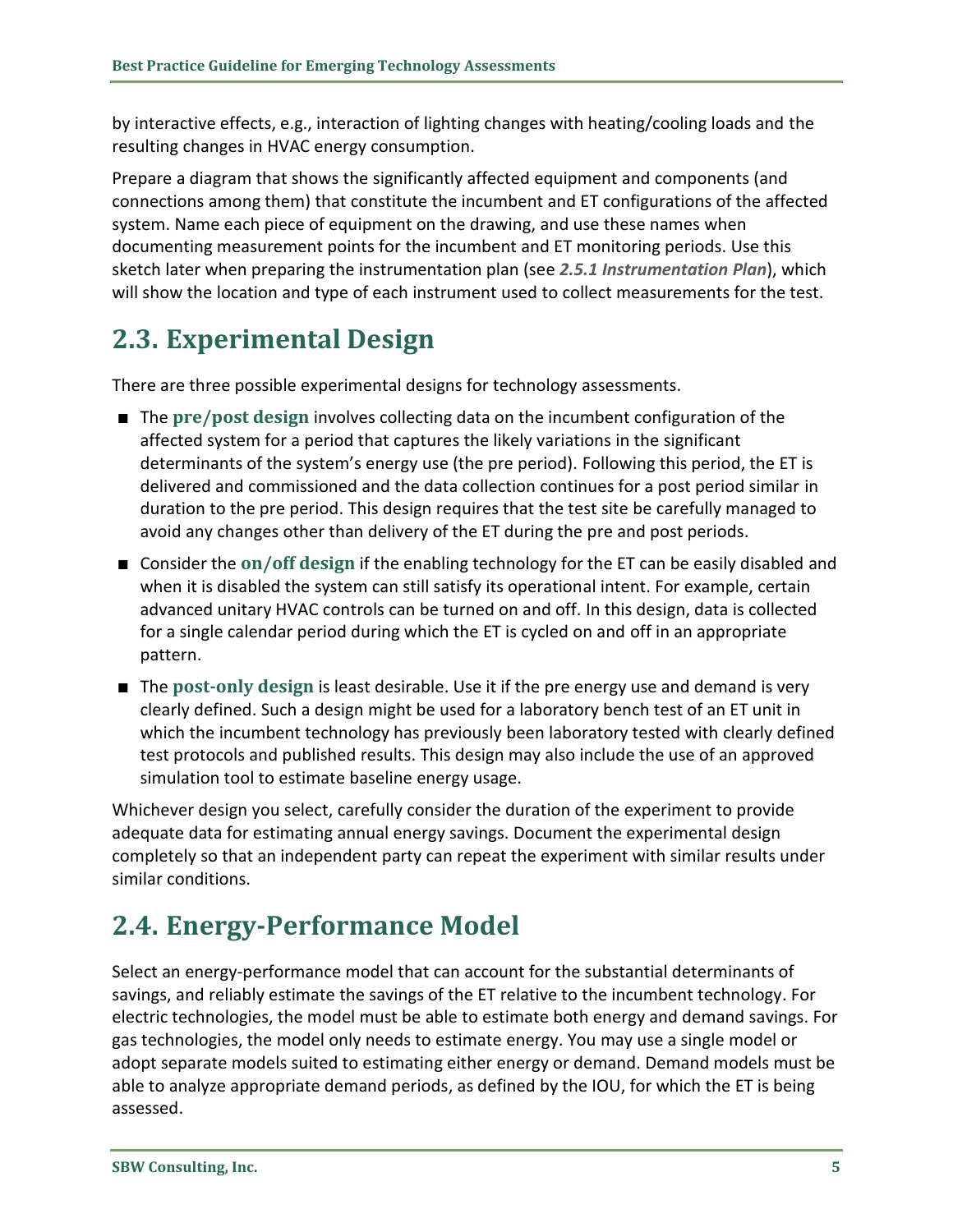#### <span id="page-9-0"></span>**2.4.1. Possible Models**

Two types of energy-performance models may be applicable.

- **Statistical Models** fit a change-point model or a polynomial function to the relationship between energy use for affected systems and significant determinants, such as outdoor air temperature. An example of equipment that is affected by the ET would be a variable-flow heating hot-water pump. The flow rate is dependent on the space-heating load. The model would be based on a correlation between pump kW demand and outside air temperature. If it was a process heating load, the pump kW demand might be correlated to a production variable.
	- The model is fit (see references in sections [8.2](#page-23-2) and [8.3\)](#page-23-3) to measurements taken during both the incumbent and ET test periods.
	- The model is then used to estimate energy use for a typical year under the incumbent and ET conditions, based on a full year of data for determinants, e.g., production logs or typical outside air temperature.
	- $\blacksquare$  The energy savings from the ET is equal to the difference between these two estimates of typical annual use
	- The electric model must also be able to distinguish savings during appropriate demand periods

Several publications with detailed guidance on how to formulate statistical models are cited in section [8.2.](#page-23-2)

- **Engineering Models** rely on thermodynamic, heat transfer, and other physical principles to estimate energy use for systems and equipment. There are two important subcategories of these models.
	- **General Purpose Software**. Examples include DOE 2.1R, Trane Trace, eQUEST, EnergyPlus, and AIRMaster+.
		- The algorithms and available data input options used by the software should be well documented.
		- The person using the software should understand it fully.
	- **Custom Spreadsheets**. You may also consider using an engineering model built specifically for the technology assessment.
		- It should be based on engineering equations that represent the affected system.
		- It may be a bin model, e.g., loads averaged by  $2^{\circ}F$  outdoor-temperature bins.

Use time-series measurements of energy use and significant determinants to calibrate any type of engineering model. More specific guidance on the selection, development, and use of engineering models is provided in several publications cited in sections [8.2](#page-23-2) and [8.3.](#page-23-3)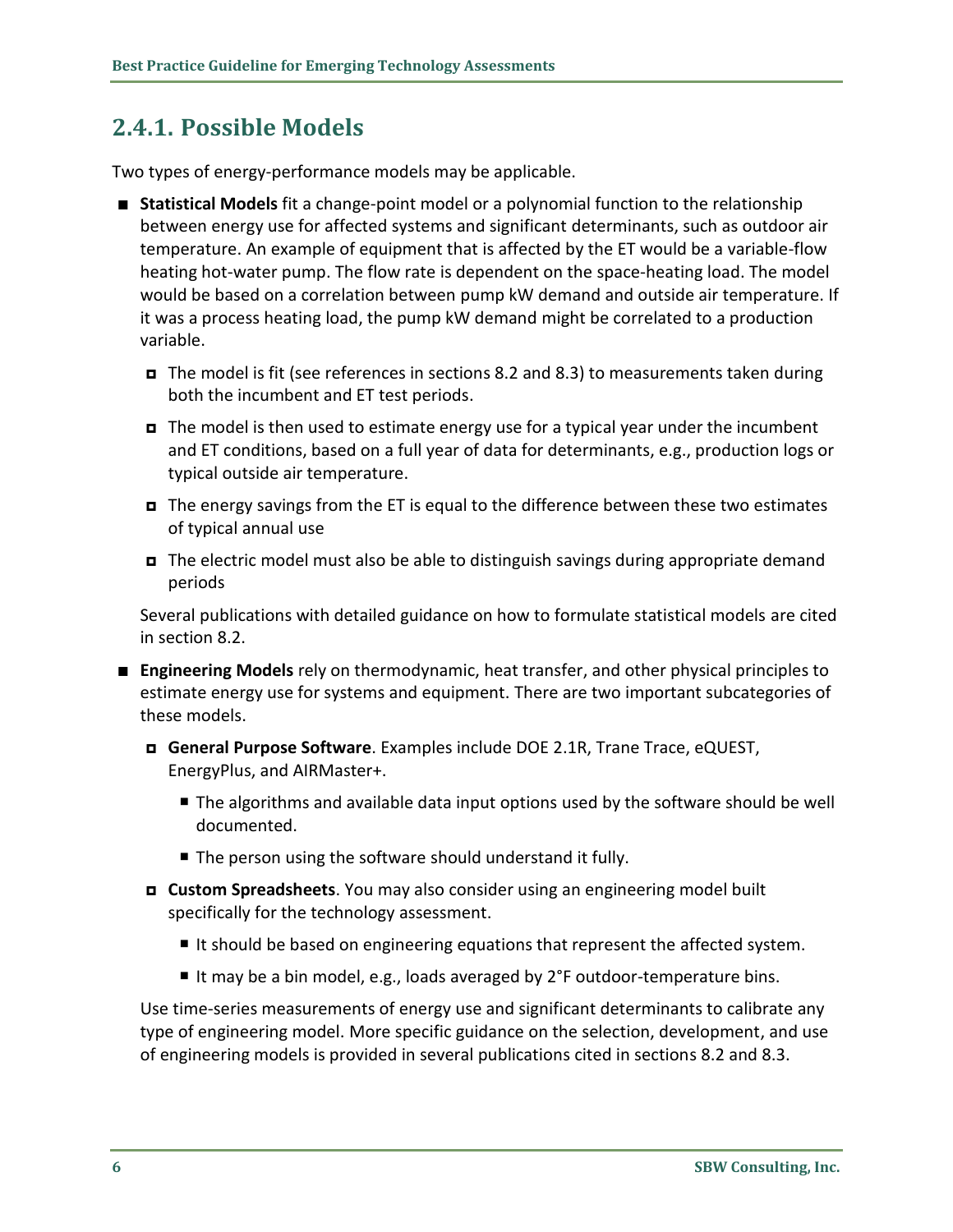#### <span id="page-10-0"></span>**2.4.2. Model Inputs**

Describe all inputs to the selected energy model for both the incumbent and ET systems. Possible parameters include:

- Loads, e.g., air or water flow, Btu/h, cooling tons, and conveyance delivery rates
- Equipment performance, e.g., sizing, machine curves, part-load efficiency curves
- Control sequence and set points
- Envelope thermal properties, e.g., glazing U-values, infiltration rate, and insulation levels
- **Distribution system properties, e.g., leakage, pressure drop, and insulation levels**
- Operation-and-maintenance practices

Model inputs may be different for the incumbent and ET systems.

Also, normalize the model results to typical conditions. Weather conditions are often a significant determinant. The selected model may require actual weather for the test period, but use typical weather conditions to estimate the final impact. For typical weather, use the most recent CEC CTZ weather file for the location where the ET is implemented.

#### <span id="page-10-1"></span>**2.4.3. Model Specification**

The specifications of the model will depend, in part, on what equipment and components constitute the affected system, and where the energy is saved. Here are some examples of challenges and solutions that you might encounter when developing a reliable specification for an energy-performance model.

- The performance of a variable-frequency drive on a heating hot-water pump may be affected by changes to valves controlling heating coils scattered throughout the facility. The ET may involve valve changes needed to implement variable flow control. Changes to the valves will change the heating coil loads and will affect the operation of the distant pump where the energy is saved. In this case, it makes sense to meter the pump kW demand and create a statistical model that correlates pump demand to the heating load or a proxy of the heating load such as outside air temperature or level of production. After the statistical model is specified, typical conditions can be input to the model to extrapolate to annual energy consumption.
- Some isolated equipment components may be better modeled with specialty software. For example, an air compressor might be modeled with AIRMaster+ software.
- When the affected system comprises more than one piece of equipment, multiple variables may affect the energy use of the system. An example is the conversion of a constantvolume HVAC system to a variable-air-volume system. In these cases, a more complex engineering model is needed to describe the relationship of the loads on the system to energy use. Several end uses may be affected, including fans and primary heating and cooling. It is even more complex if the heating and cooling loads are met by central-plant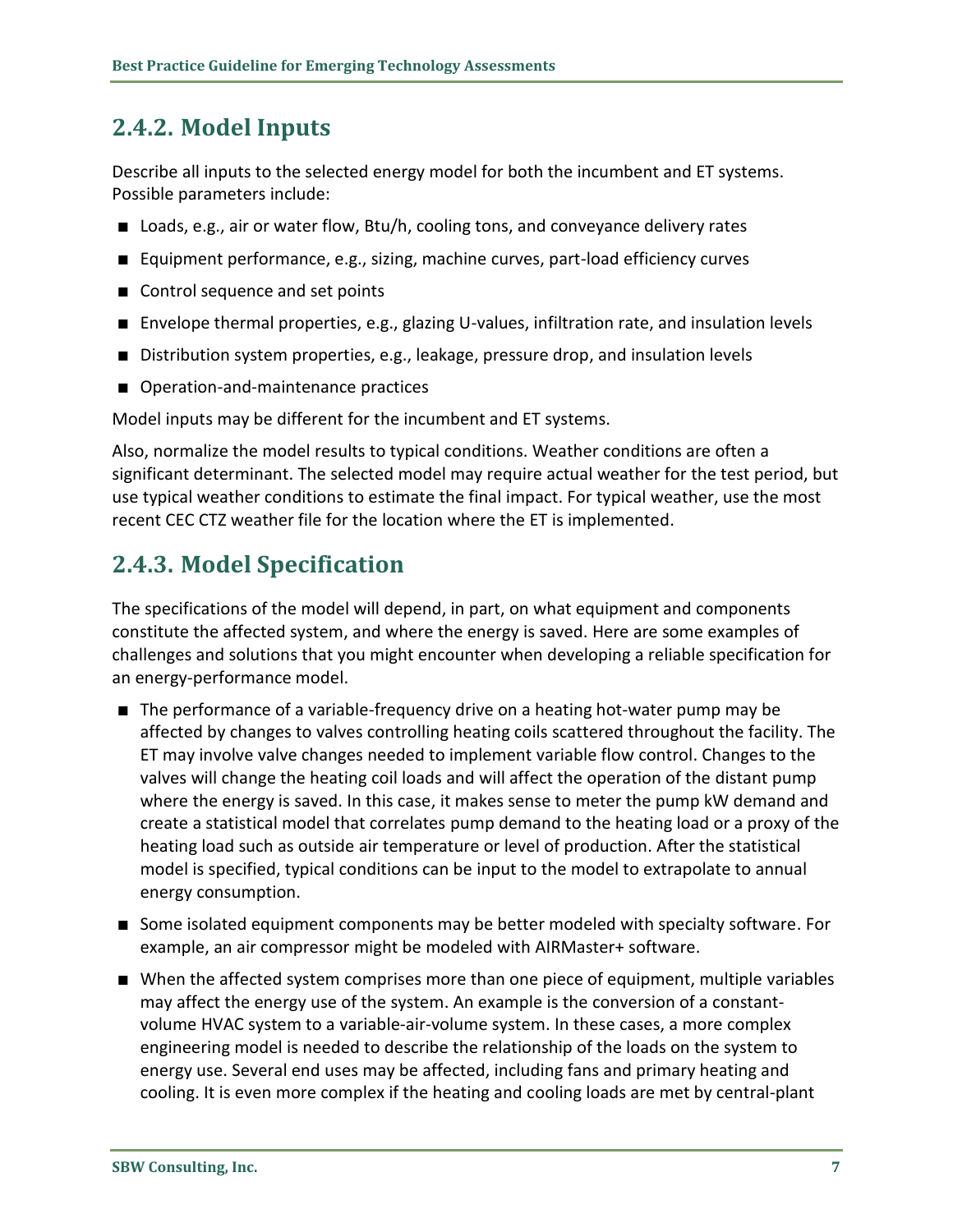chillers and boilers. If the HVAC system is only one of several in the facility, it would make more sense to create a bin model for the isolated single system and supporting equipment than to develop a whole-building model, especially if the energy savings is a small part of the total building energy use. However, if it is a small building with only one HVAC system, it may make more sense to use a whole-building model.

#### <span id="page-11-0"></span>**2.4.4. Best Practical Reliability**

Each assessment should result in estimates of impacts with the best practical reliability. "Reliable" means that the method includes tests of the model that demonstrate it is free of substantial measurement bias.

- For statistical models, this requires at least achieving a good fit with the test metering.
- **For engineering models, use the test metering either directly, such as in a spreadsheet bin** model, or indirectly to calibrate a simulation model.
- The model (statistical or engineering) should accurately extrapolate short-term metering (if that is all that is practical) to estimate annual use.

"Practical" means that you can use proven techniques and resources deemed reasonable by the IOU manager to collect required data and perform the required analysis. Other factors may constrain what is practical to accomplish in an assessment, especially those conducted in situ. For example, the managers and occupants may only be willing to tolerate baseline measurements for a short period. Find strategies for minimizing constraints that limit the quality and quantity of the data collected and the analyses performed with that data.

## <span id="page-11-1"></span>**2.5. Test Plan**

Develop a plan for a test that will produce the data needed by the selected energy-performance model to reliably estimate ET savings. The plan should describe a fair comparison between the ET and the incumbent technology that it replaces. For example, existing lamps and ballasts will be replaced with new lamps and ballasts so that both technologies provide the same illumination levels and lighting quality. Another example is to add carbon-dioxide sensors to control outside air fraction, where the incumbent technology is an economizer control with minimum outside air per ventilation codes. The results would not be reliable if the incumbent system was set at minimum outside air other than the appropriate minimum, or have broken economizer controls that are fixed by adding the ET. The test plan should assume that both the incumbent and ET configuration of the system are commissioned as discussed in *[3.](#page-15-0) [Commission](#page-15-0)  [the Affected System](#page-15-0)*.

The plan should also specify the following for both the incumbent and ET systems:

 **Energy Use**. Describe how the energy use of the effected system will be measured. This may involve one or more measurements of power and natural-gas use to isolate the energy use of the affected system.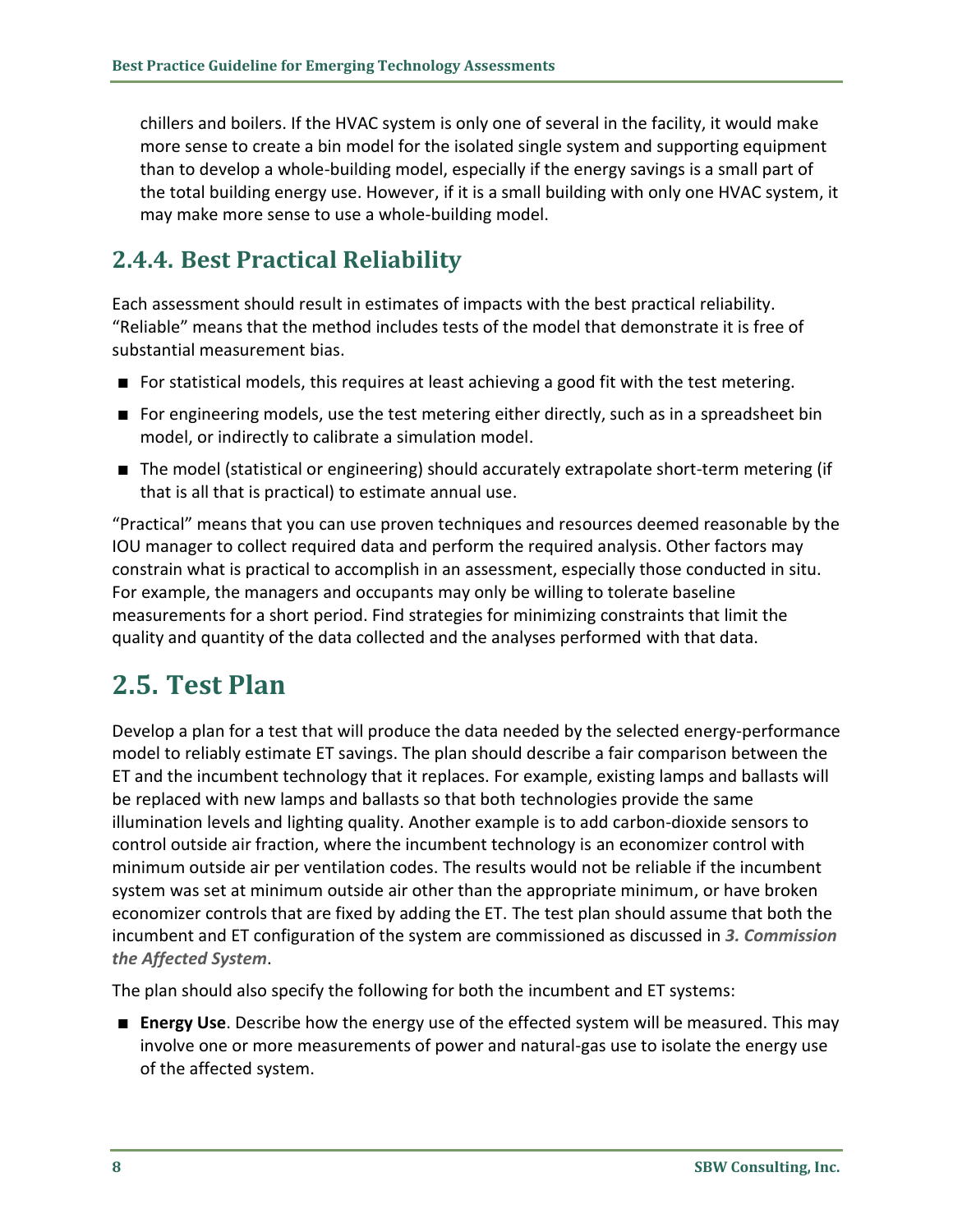- **Model Inputs**. Describe each of the inputs to the energy-performance model and the source of the input values. Input values might come from several sources and they may be derived from one or more primary data elements. For example, a simulation model might need the U-values of window assemblies. These might be derived from window-component specifications, building plans, and manufacturer specifications. Possible sources of model inputs include, but are not limited to:
	- **Test measurements**. All test plans will include collecting time-series measurements from one or more instruments, e.g., a poly-phase true-power transducer installed on an affected chiller. The plan should detail all necessary measurements as specified in *[2.5.1](#page-13-0) [Instrumentation](#page-13-0) Plan*.
	- **In-situ performance**. Metering to develop part-load performance curves is desirable as an alternative or an adjunct to the manufacturer's part-load performance data. For example, developing the part-load performance of a chiller based on metering data will account for in-situ conditions different from the conditions used in the manufacturer's tests.
	- **Testing Standards**. If applicable, use industry test standards, such as ARI or ASTM, that are appropriate for testing the ET equipment. This might be the case if a laboratory test is made on a more efficient version of an equipment item that currently has an associated test standard, such as for a new efficient refrigerator.
	- **Design documents**. These will show the location, connections, and specifications of affected equipment. Be wary of deviations between these documents and actual conditions, even if the documents are recent and labeled "as-built." Spot verification is always a good idea. Including photographs or videos of the equipment during the preand post-test periods could complement the design documents.
	- **Manufacturer specifications**. These include results from standardized tests and performance curves, nameplates, and other data. These are particularly critical when using engineering models to estimate savings. It is best to get this information from the contractor or trade ally most directly involved in the ET's delivery.
	- **Equipment databases**. These include equipment performance data or specifications. An example is MotorMaster+, which contains useful data on the efficiency curves for motors of many types and sizes.
	- **Weather data**. It is often necessary to use site-specific weather data. The National Weather Service maintains data from many measurement sites that can often meet the needs of the energy-performance model.
	- **Commissioning**. Tests performed to commission the affected system may provide inputs to the model.
- **Test Standards**. Specify any test standards that you will apply in the test. For example, ARI Standard 210/240 applies to tests of unitary air-conditioning and air-source heat-pump equipment. Reference each test standard and explain why it will be used and how the results of the test will be used in specifying the energy-performance model.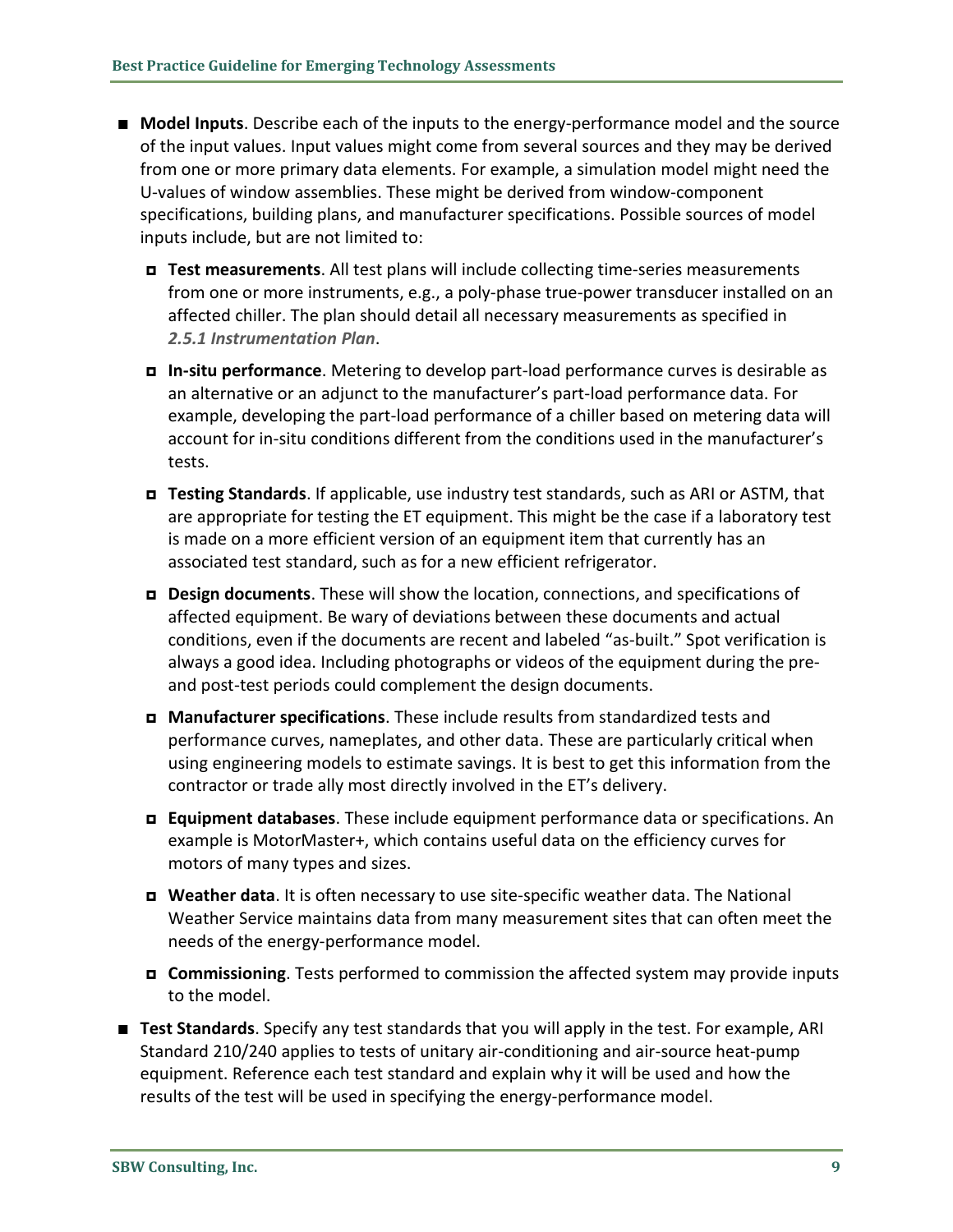**Data Frequency and Duration**. Describe the frequency and duration of data collection that is required to reliably specify the selected model. For example, 1-minute data might be needed to specify a statistical model for high-performance unitary HVAC equipment. You could use this high-resolution data to identify when the unit is in heating, cooling, or ventilating modes. The model might need data for periods that include both hot and cold weather conditions, and all the operating modes of the system. These periods should be sufficient to capture data over the necessary parameter ranges for both the incumbent technology and the ET conditions.

#### <span id="page-13-0"></span>**2.5.1. Instrumentation Plan**

Most ET tests will require installing instruments to take various one-time and time-series measurements, e.g., air-leakage rate, true power, flow, temperature, humidity, and pressure. If such measurements are required, develop an instrumentation plan and include it in the ET test plan. The instrumentation plan should include:

- **Measurement Points**. List all measurement points. For each point, specify the expected range of measurement and the sensors selected for the measurement (manufacturer, model number, and individual and full-scale accuracies). Identify the locations of each sensor on the incumbent or ET system diagram (prepared as described in *[2.2.](#page-7-2) [Affected](#page-7-2)  [System](#page-7-2)*). Sensors must be the appropriate type and size to ensure acceptable accuracy, which means that modeled energy impacts will not change by more than 5% over the range of expected measurement error.
- **Control System Points**. Some measurement points may be part of existing control systems operated at the test sites. Document these in the same way as measurement points that will be added specifically for the assessment. Use them only if they can provide acceptably accurate data, which means that modeled energy impacts will not change by more than 5% over the range of expected measurement error.
- **Data recording**. Specify the instrument(s) used with the sensors to record the measurements. Specify the data-scanning rate, unit conversion, and recording intervals for each sensor. Describe how the data are acquired, e.g., cellular modem, customer Ethernet, or manual download. Specify how often the data are downloaded. The frequency of downloads will be dictated by the storage capacity, number of data points, size of the data, and the frequency of measurements. Data download procedures may also be dictated by the capabilities of customer control systems, if these are used to capture test data.
- **Measurement Methods**. Specify the standard methods used for each measurement. For example, *ANSI/ASHRAE 41.7, Standard Method for Measurement of Flow of Gas*, *ANSI/ASHRAE 41.1, Standard Method for Temperature Measurement*, or *IEEE 1159, Recommended Practice for Monitoring Electric Power Qualify*. For an explanation of possible metering technologies, and guidance on how to select the appropriate technology for each measurement, see *Metering Best Practices: A Guide to Achieving Utility Resource Efficiency*, U.S. Department of Energy, August 2011.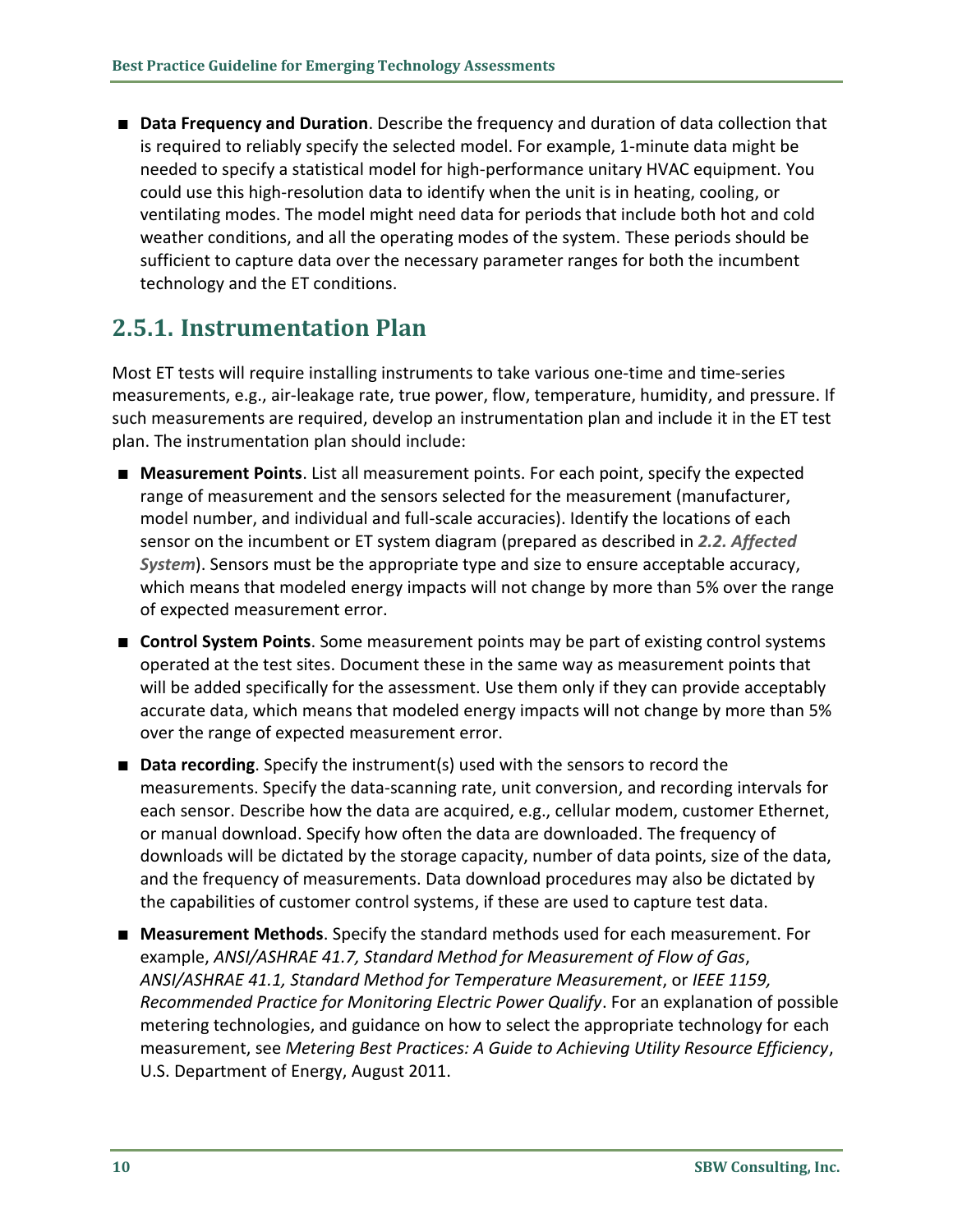#### <span id="page-14-0"></span>**2.5.2. Instrument Installation and Calibration**

Describe the installation and calibration of all measurement instruments. Some of these may already be in place as part of the control systems operated at the test sites. Whether they are installed under your supervision or are already in place, make sure the sensors are installed and calibrated properly.

- **Installation**. Make sure sensors are installed at points in the system that will provide accurate measurements. For example, flow measurement in ducts must be a sufficient distance from bends and flow restrictions. The test plan should require that sensors be installed by a qualified installer (electrician, plumber, steam fitter, etc.) under your direct supervision. Take photographs of the sensor installations and archive them with the assessment data.
- **E** Calibration. Where possible, require the use of recently calibrated sensors. If this is not possible, take redundant short-term measurements with high-quality calibrated instruments to confirm that critical sensors are transmitting reasonable values. In some instances, it will not be practical to take either redundant measurements or to have sensors calibrated. In that case, use data analysis to determine whether the measurements are usable and to adjust the energy-performance model.

If it is not possible to remove an instrument (e.g., it belongs to the customer and is permanently installed in the system) for calibration, and if short-term measurements by calibrated instruments indicate that the in-situ instrument is more than 5% out of calibration, then measure and record values under the full range of anticipated system operation, and develop a calibration curve, so that you can correct data from the in-situ, long-term measurement system.

See section 10.3 in the 2012 version of the *International Performance Measurement and Verification Protocol (IPMVP)* for references related to instrument calibration.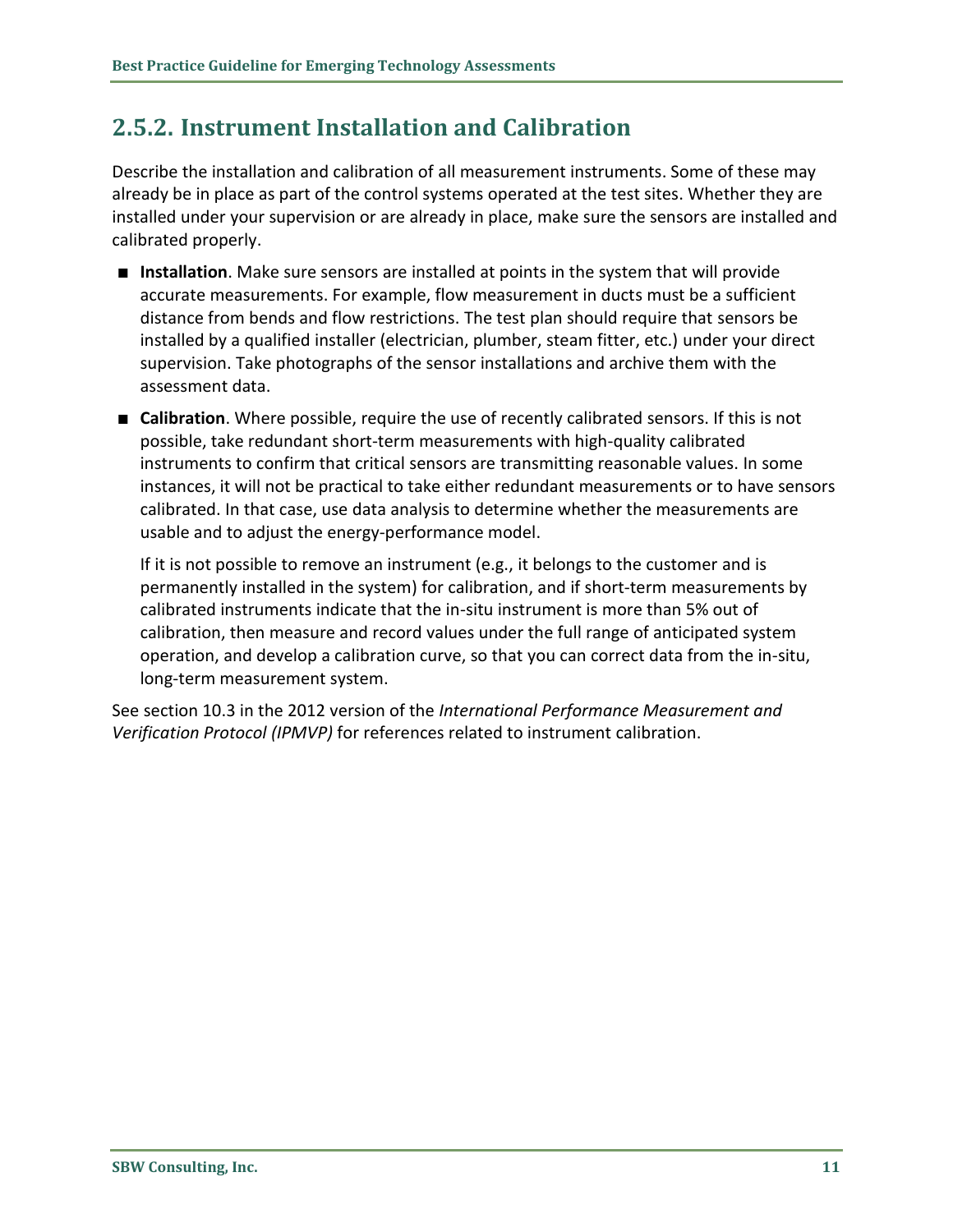## <span id="page-15-0"></span>**3. COMMISSION THE AFFECTED SYSTEM**

The goal of commissioning is to ensure the affected system is operating as intended. If possible, the operational intent should be the same for the incumbent and ET configurations of the system. The amount of energy required to satisfy this intent may change significantly when the ET is delivered, but the intent should not change. If there are unavoidable changes in intent, (e.g., more comfortable temperatures in conditioned spaces), the energy modeling, (see *[5.](#page-18-0) [Estimate Energy and Demand Impacts](#page-18-0)*), should account for these changes in order to fairly compare the incumbent and ET configurations of the affected system.

It is important to commission the equipment in the incumbent system so that it is operating as intended and its performance is consistent with new equipment. This provides a better assessment of the ET and prevents poorly operating incumbent equipment from biasing the impact estimate. Likewise, the ET configuration of the affected system must be commissioned to ensure that it also conforms to the system's operational intent.

To achieve these commission goals:

- Establish the operational intent of the affected system.
- Examine equipment-installation documentation and functional-performance-test results.
- **Perform additional tests, if needed.**
- Resolve any performance issues.

If the incumbent technology does not need to be or cannot be commissioned (such as an electric motor), or the uncommissioned equipment is clearly representative of the typical incumbent technology, then no commissioning is required. Clearly document the basis of any decision not to commission any incumbent technology.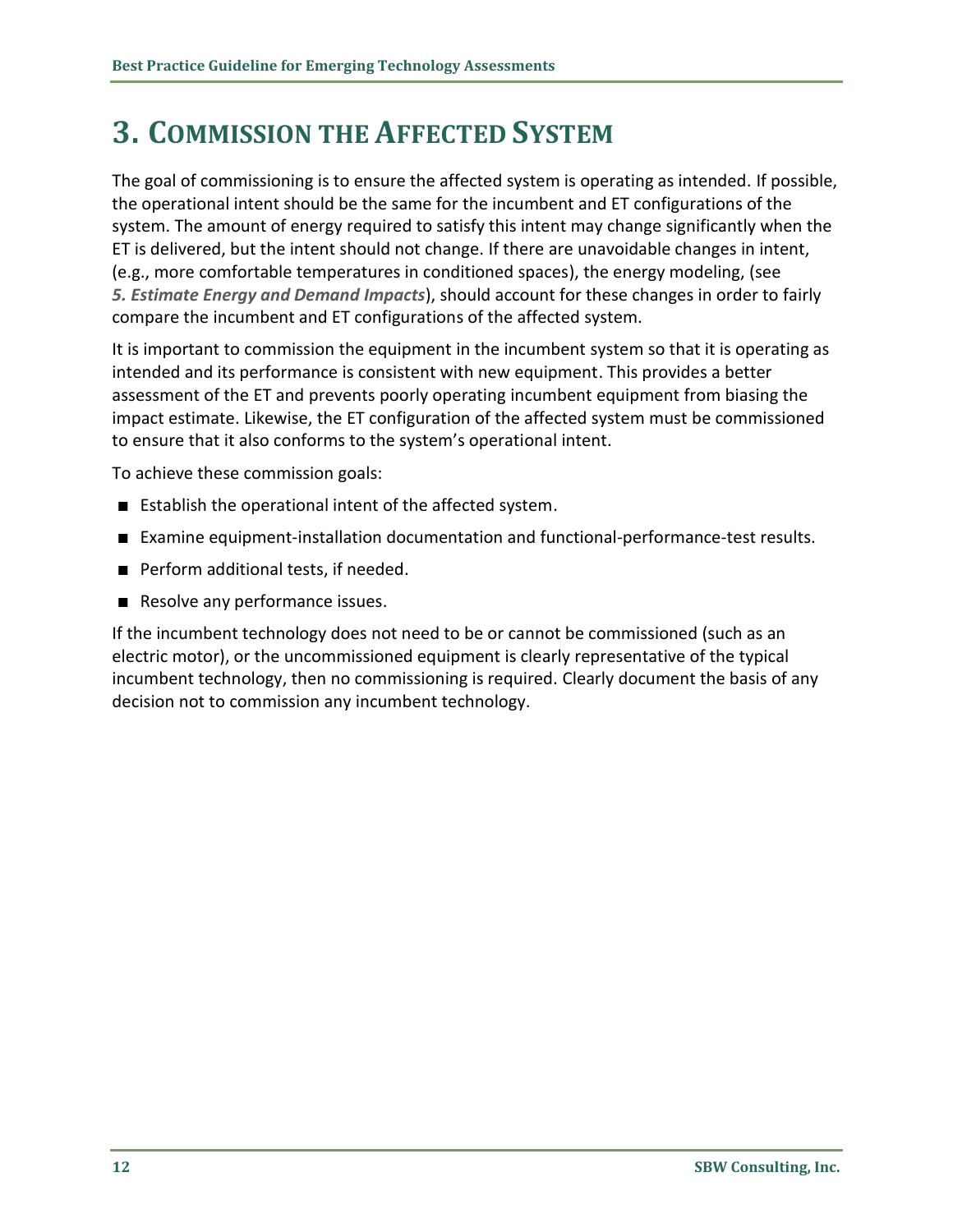# <span id="page-16-0"></span>**4. COLLECT TEST DATA**

This section provides guidance for collecting data. When data should be collected is dictated by the experimental design and the data requirements of the selected energy-performance model, which are discussed in *[2.](#page-7-0) [Develop and Write an Assessment](#page-7-0) Plan*.

### <span id="page-16-1"></span>**4.1. Inspection and Interview**

Gather data during one or more visits to the test site. Data are obtained by inspecting the affected system and by interviewing site staff or vendors who are familiar with operation, maintenance, and performance of the affected system. Conduct an initial inspection to gather the information needed to formulate the assessment plan. Other inspections may be needed for the following purposes:

- Supervising or confirming the commissioning of the incumbent or ET system configuration
- $\blacksquare$  Implementing the incumbent or ET instrumentation plan
- **Resolving problems with test instrumentation during the incumbent or ET data-collection** periods

During all inspections, take photographs to document the configuration of the system and the test instrumentation.

#### <span id="page-16-2"></span>**4.2. Test Metering**

Install and operate the instrumentation, including both one-time measurements or metering over time, during the periods and under the conditions specified in the test plan. Safety is paramount. Potential hazards include falls, electric shock, and damaging interactions with moving parts. Make sure you are familiar with the relevant safety procedures, as stated in *[1.6.](#page-5-2) [Key Knowledge and Skills of Practitioner](#page-5-2)*. Also, take precautions to prevent any unintended interruption to the end user's equipment or systems. If ET testing will interrupt work schedules or production at the facility, get the end user's approval in advance.

Some end users may want "outside staff" working on critical equipment and systems. In those cases, enlist the assistance of end-user staff or their trusted vendors in completing the installation and configuring the trend-metering equipment.

#### <span id="page-16-3"></span>**4.2.1. Data Acquisition**

You can acquire data either by installing instruments specifically for the assessment or by obtaining data from the monitoring and control system at the site. In either case, confirm at the beginning of any data-collection period that the data are being acquired and are usable and reliable. Where possible, compare redundant measurements made with high-quality calibrated instruments to output from the data loggers or trend logs at the beginning of the datacollection period. If you need to collect data over extended periods, routinely confirm that the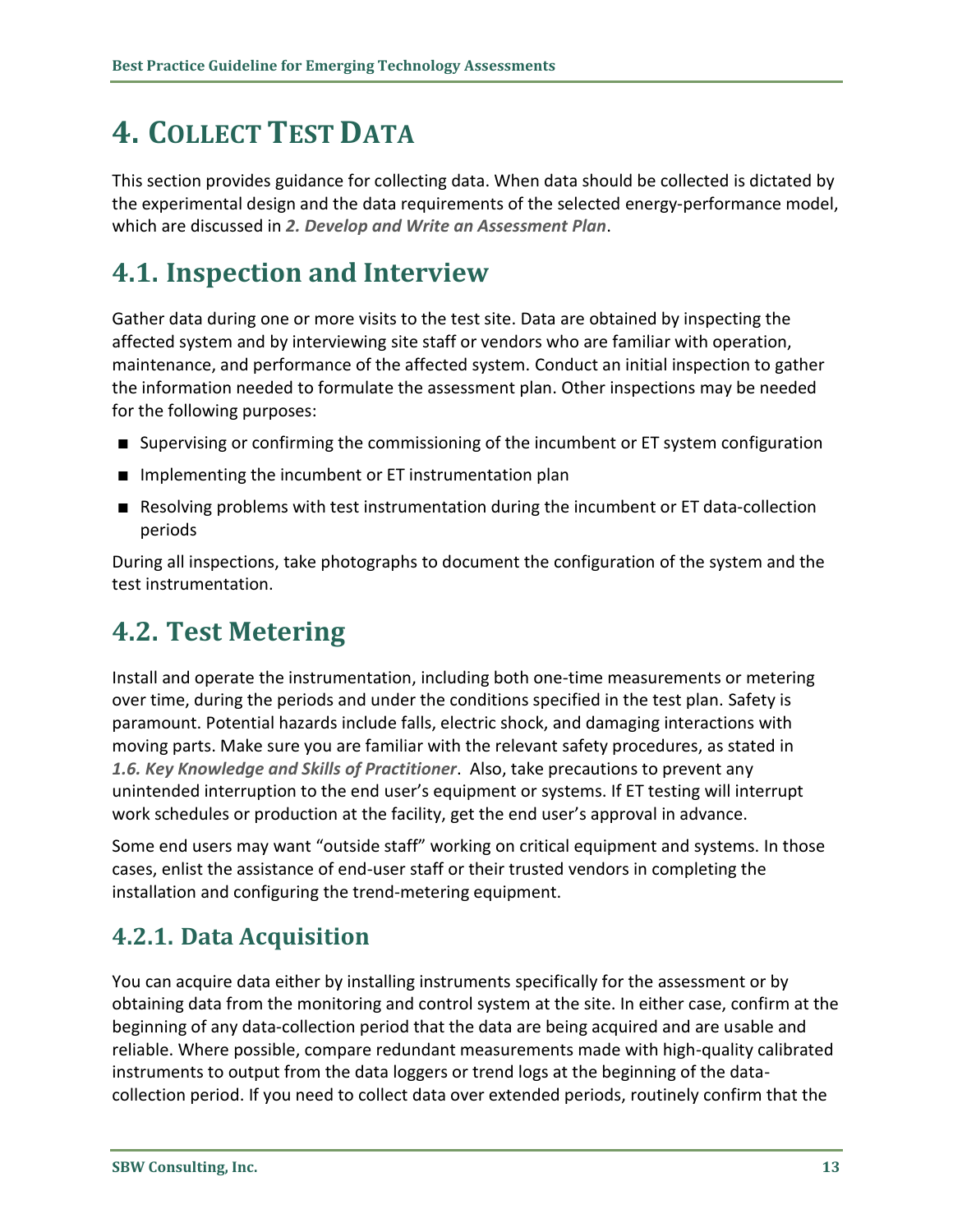collected data usable, and if not, take remedial action. This is especially important for data from the incumbent system, because the window of opportunity for collecting data may be limited, and acquisition failures may be impossible to remediate.

#### <span id="page-17-0"></span>**4.2.2. Preparing Analysis-Ready Trends**

Even when applying best practices for selecting, installing, and calibrating sensors, and acquiring data, it is still likely that some of the data acquired will be defective. Examine all data that fall outside the expected range of any measurement. Small calibration errors commonly appear as negative values in trend logs. Check for unexpected sequences of identical values that do not correspond to known modes of operation for the equipment being measured. Also, identify any unexpected relationships between measurements and their primary determinants, such as power to a chiller and outside air temperature.

Inspecting collected data may reveal that certain intervals of measurements are unusable. Ignore these when estimating savings. It is good practice to automate data editing, e.g., using formulae in a spreadsheet to document how the data has been modified. If data must be edited manually, do so on a copy of the primary data, and document how the data were modified.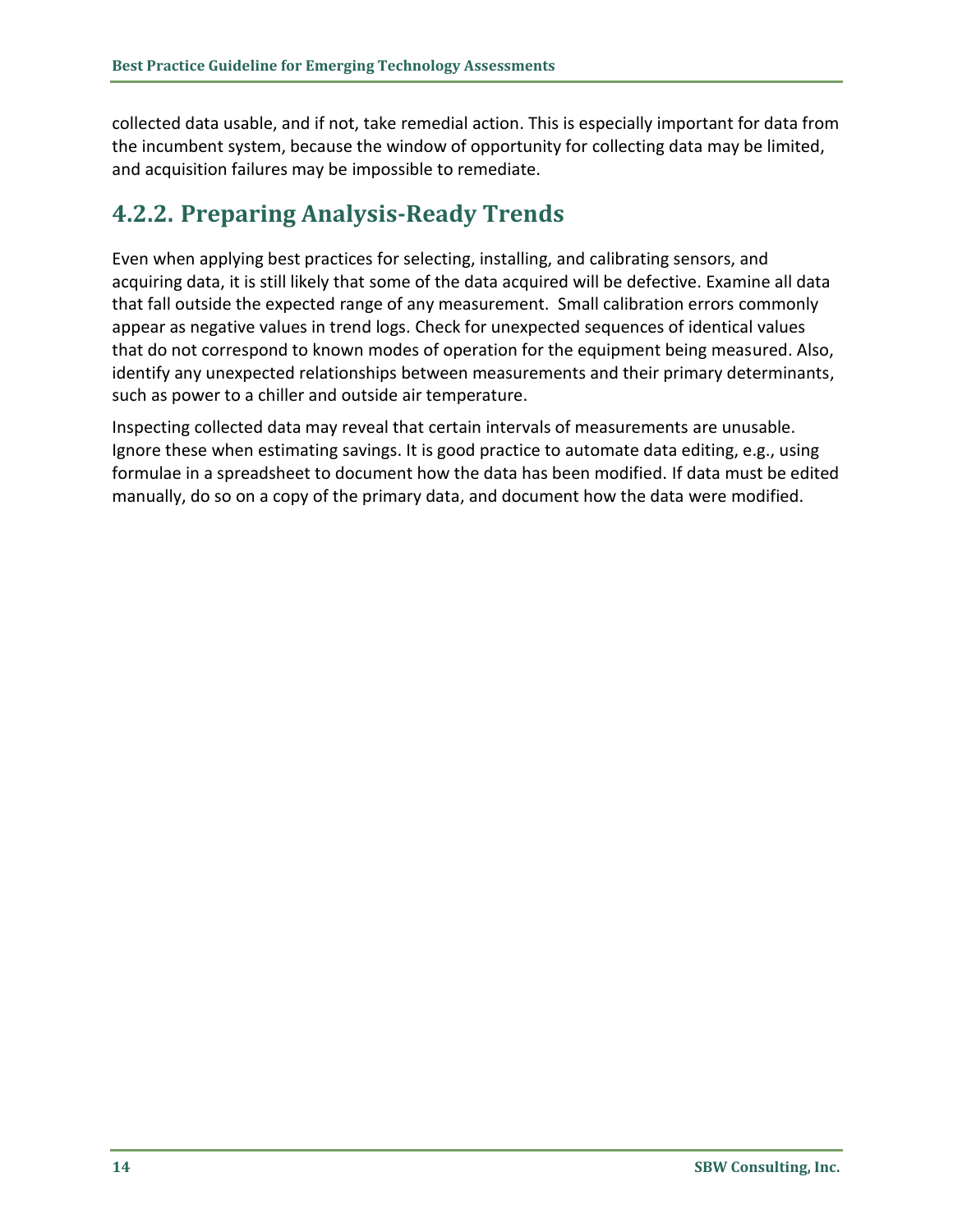## <span id="page-18-0"></span>**5. ESTIMATE ENERGY AND DEMAND IMPACTS**

Estimate the energy and demand impacts for each test site using the selected energyperformance model (see *[2.4.](#page-8-1) [Energy-Performance Model](#page-8-1)*) and the data collected according to the test plan. Energy savings should be the difference between the energy use of the incumbent technology and the ET under typical conditions. Similarly, demand savings should be the difference between the peak demand, for demand periods defined by the IOU, of the incumbent technology and the ET.

## <span id="page-18-1"></span>**5.1. Calibrate Engineering Models**

As discussed in *[2.4.](#page-8-1) [Energy-Performance Model](#page-8-1)*, engineering models rely on thermodynamic, heat-transfer, and other physical principles to estimate energy use for systems and equipment. If practical, measure the energy use of the modeled system for the ET and incumbent periods. Compare the estimated energy use, derived from the model, to the measured use. If appropriate, adjust the model inputs or specification to calibrate the model to the measured use. The objective of the calibration is to reduce the difference between the modeled and measured use so that it is within the limits defined by the IPMVP Option D protocol summarized in the table below. Bin models and statistical models can also be specified to achieve these limits by applying the model to hourly data and comparing monthly and hourly values of metered data.

| Data    | <b>Maximum Root Mean Maximum Mean</b><br><b>Interval</b> Square (RMS) Error | <b>Bias Error</b> |
|---------|-----------------------------------------------------------------------------|-------------------|
| Monthly | ±15%                                                                        | $+5%$             |
| Hourly  | $\pm$ 30%                                                                   | $\pm 10\%$        |

## <span id="page-18-2"></span>**5.2. Estimate Typical Impacts**

Specify and calibrate models using data from the incumbent and ET data-collection periods. But also estimate savings for typical conditions. For models of weather-dependent technologies, use the CEC CTZ weather data to estimate typical savings. Develop customized, site-specific methods to account for factors other than weather. For example, at an industrial site, multiyear records of seasonal production levels might be needed to adjust for typical production levels in modeling both the incumbent and ET periods.

## <span id="page-18-3"></span>**5.3. Estimate Uncertainty**

For statistical models, compute uncertainty in the estimates of energy and demand savings and report it according to ASHRAE Guideline 14. You can use models such as ECAM to compute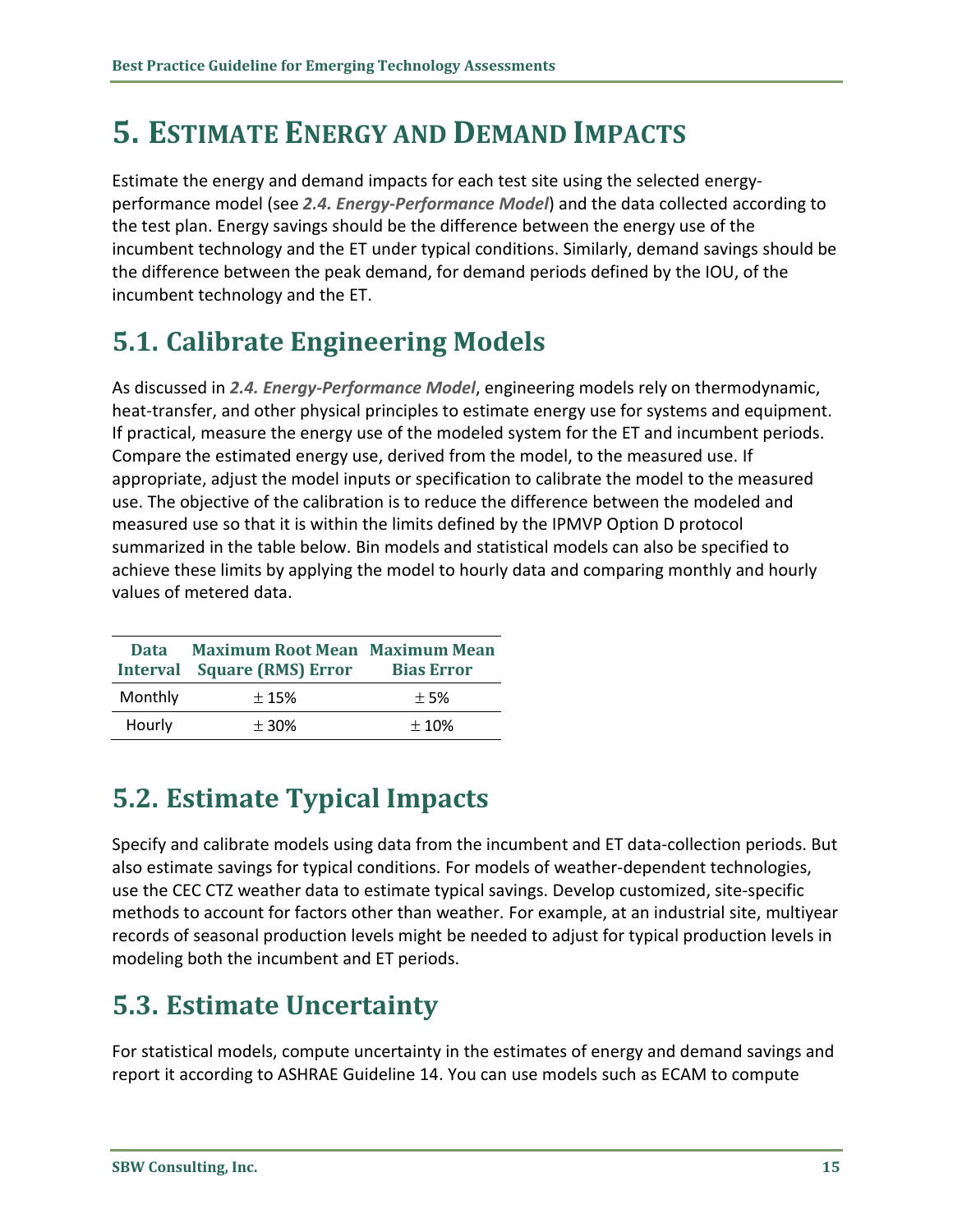these uncertainty values. Consult various references in sections [8.2](#page-23-2) and [8.3](#page-23-3) for other techniques that may apply to estimating uncertainty from complex engineering models.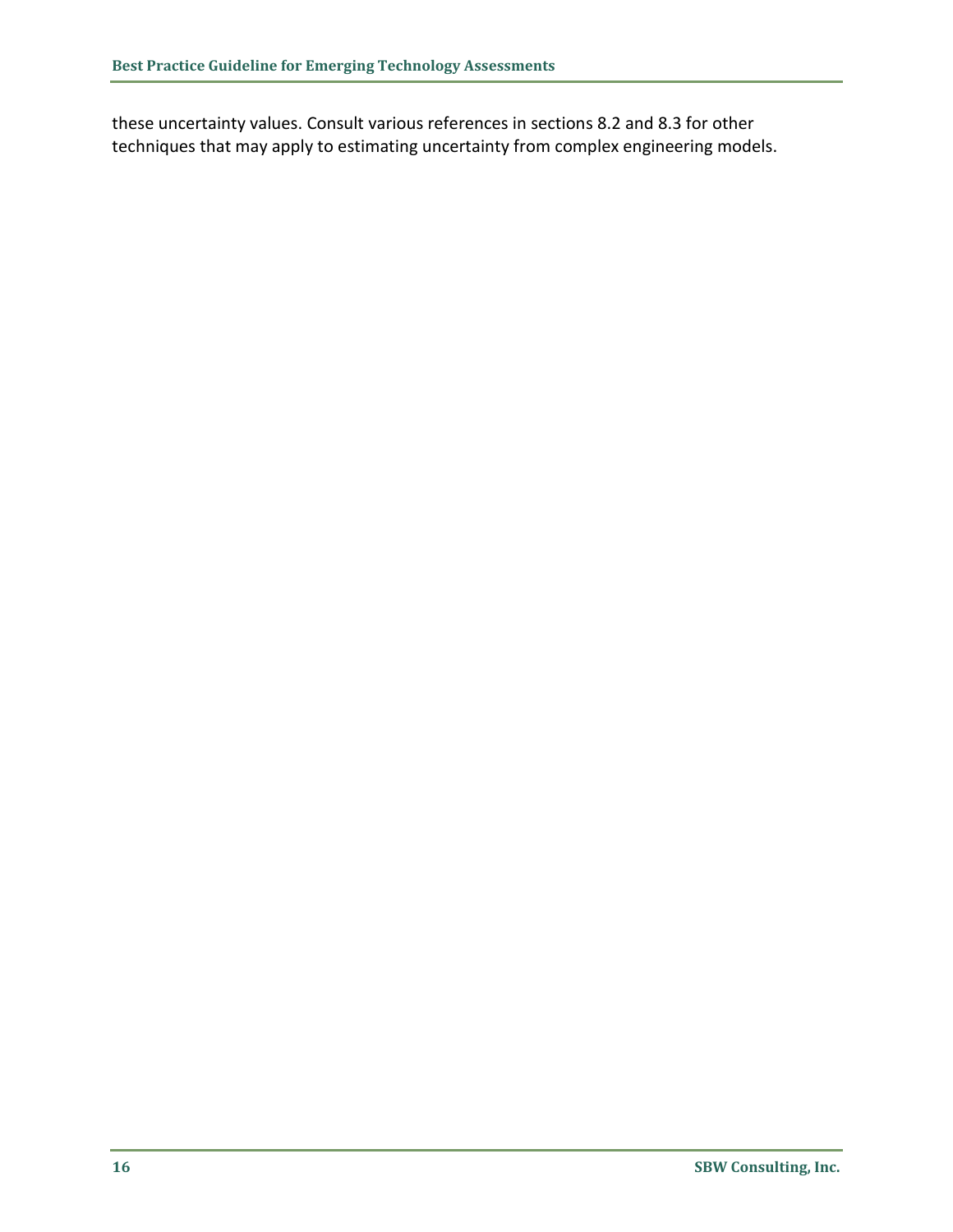# <span id="page-20-0"></span>**6. DOCUMENT THE ASSESSMENT**

Document the assessment completely. Include the assessment plan, the test results, and all associated electronic data, model, and analytical files. The information should be consistent with the statewide ETP report template (to be developed and based on the IOU templates and modified to be consistent with this guideline).

Some of the report components are described below.

## <span id="page-20-1"></span>**6.1. Plan Document**

Include the original plan for the assessment as an appendix.

### <span id="page-20-2"></span>**6.2. Document the Model, Data, and Analysis**

Document the model, data, and impact analysis with sufficient detail to allow an appropriately skilled analyst to review it for quality control. The documentation should allow the reviewer to reproduce the savings results, assuming that they have access to the software used for the assessment. If the analysis involved custom spreadsheet models, include those files in the final documentation. Those spreadsheets should adhere to the following practices:

- Organize sheets into sections for each savings calculation:
	- $\Box$  Summary of Results along with an estimate of uncertainty (to the extent possible)
	- General Fixed Inputs baseline and post
	- $\Box$  Curve Fits baseline and expected post
	- **E** Equations list and explanation
	- $\Box$  Calculations by category (occupancy, equipment status, day type, etc.)
- Do not bury literal constants inside formulas.
- Explain any uncommon constants.
- List equations including explanations of variables.
- Use names for variables instead of cell references as much as practical.
- **Break long calculations into multiple steps where it will enhance clarity.**
- If breaking up a long calculation will increase clutter, thereby reducing clarity, explain the calculation in a cell comment or on a separate worksheet.

If the analysis used general-purpose software, such as DOE 2.1R, eQUEST, or AIRMaster+, include all input data and files needed to run the model (such as weather data) and all output files with the documentation. The documentation should clearly state what runs were performed with which version of the software and how the outputs were used in estimating savings.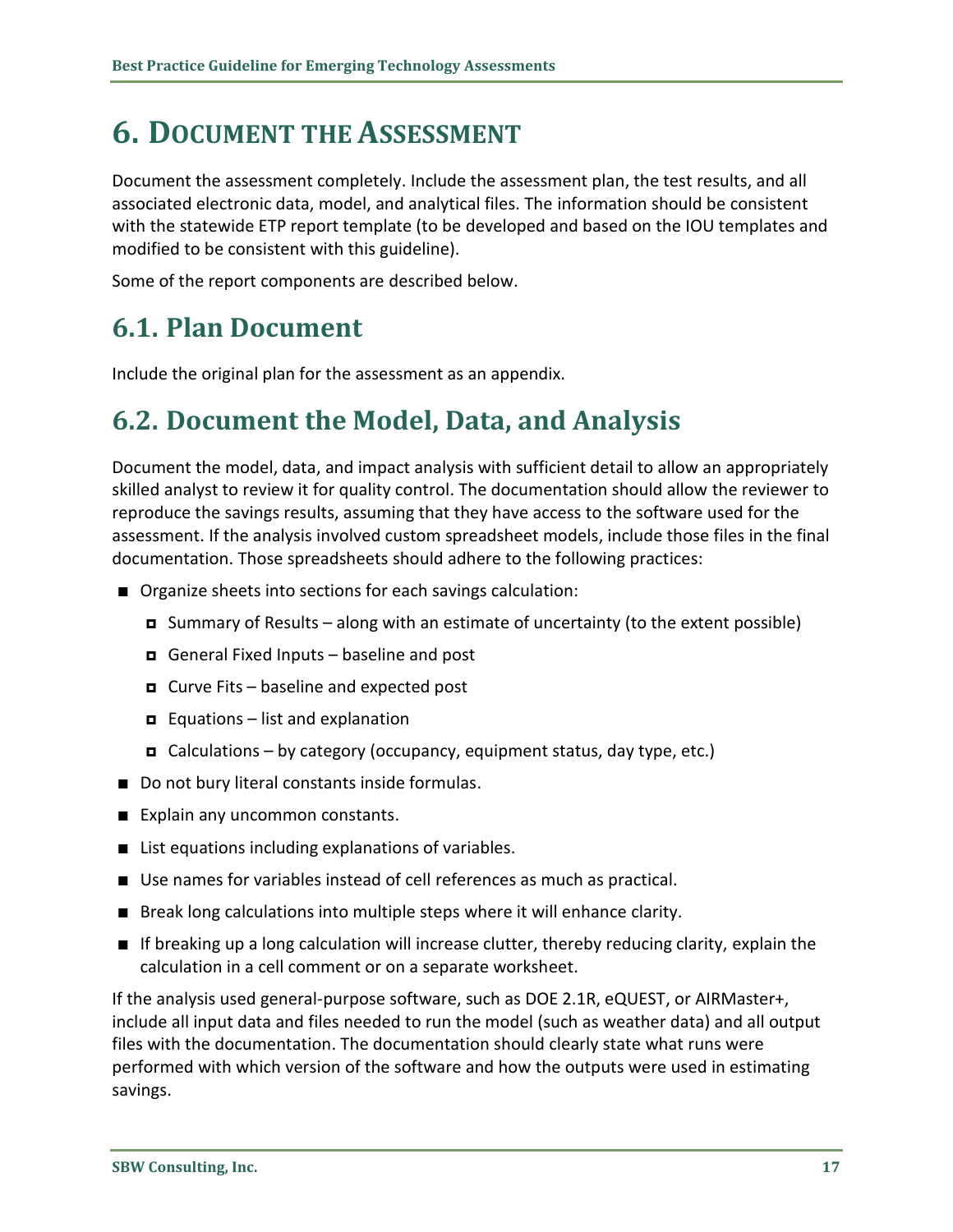If the software used in the analysis is not inherently transparent, document it fully. Describe completely the exact algorithms for all calculations in a document accessible to all practitioners, or document the analysis method along with the results of a validation process similar to ASHRAE Standard 140, which demonstrates the comparability of the method to other accepted calculation methods.

## <span id="page-21-0"></span>**6.3. Identify Non-Energy Impacts**

Identify and document the non-energy impacts of the ET to the extent feasible. This can be anecdotal, but quantify the impacts whenever possible. Examples of these impacts are:

- **IMP** Improved quality, such as a process change that improves the purity of the final product from 98% to 99.5% pure.
- Greater productivity and/or comfort, such as a lighting system that provides better color rendering for the specific task, thus reducing eye fatigue and increasing worker productivity.
- **L** Longer lifetime, such as an LED light source that has a longer lifetime than a fluorescent light source
- Reduced or increased maintenance cost, such as long-life light sources that reduce the maintenance cost to replace them, or specialized equipment that requires additional staff training to maintain, or that requires maintenance by the manufacturer
- Reduction of waste products, such as more efficient dewatering equipment for a wastewater treatment plant that reduced the volume and weight of solid waste requiring disposal.
- Environmental/air-quality benefits (listed or quantified, if data is available)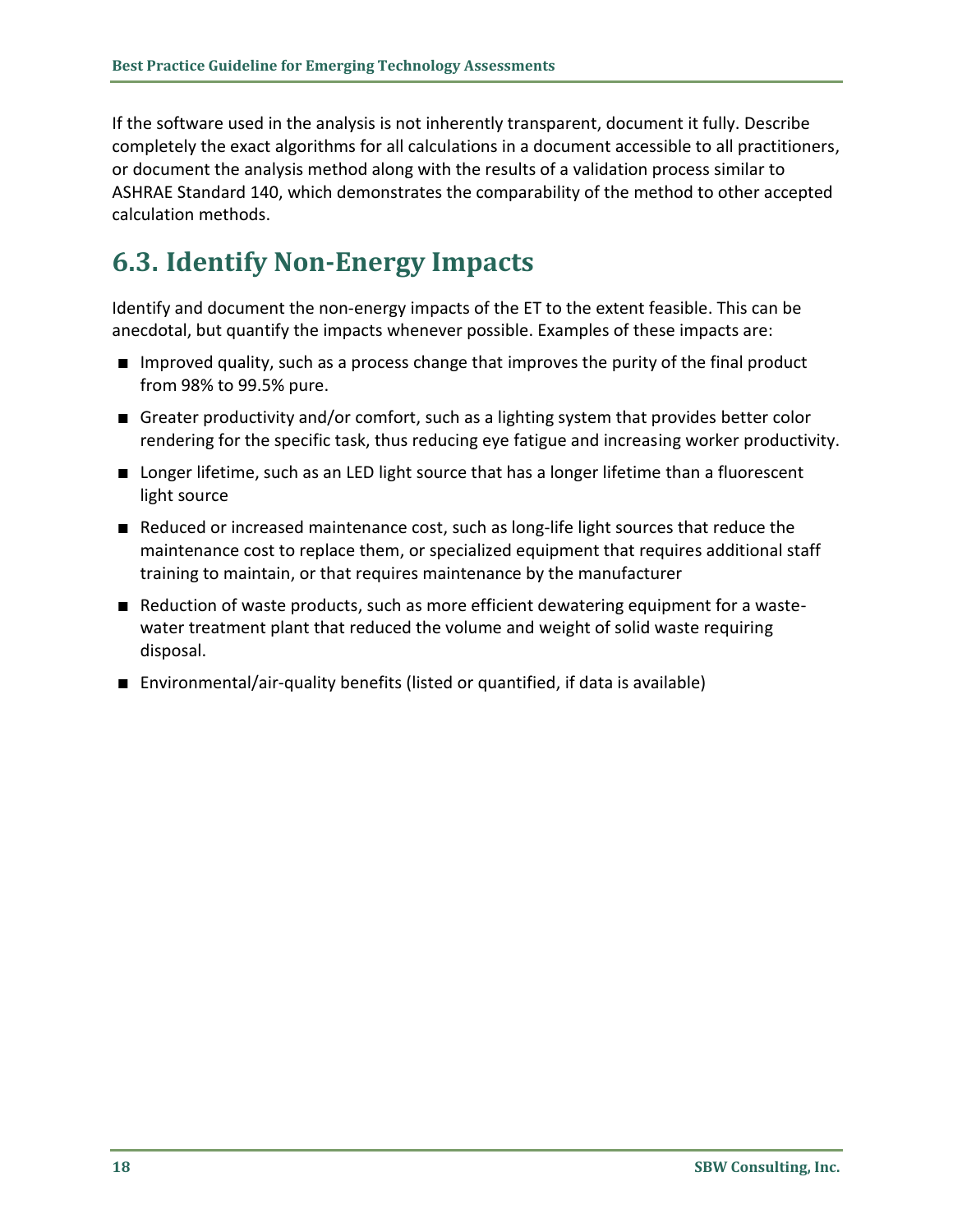# <span id="page-22-0"></span>**7. GLOSSARY**

| <b>Term</b>             | <b>Definition</b>                                                                                                                                                  |
|-------------------------|--------------------------------------------------------------------------------------------------------------------------------------------------------------------|
| ANSI                    | American National Standards Institute                                                                                                                              |
| ARI                     | <b>American Refrigeration Institute</b>                                                                                                                            |
| <b>ASHRAE</b>           | American Society of Heating, Refrigerating and Air-Conditioning Engineers                                                                                          |
| <b>CEC</b>              | California Energy Commission                                                                                                                                       |
| CEC CTZ                 | California Energy Commission California Thermal Zones, typical weather data for 16<br>zones                                                                        |
| <b>CPUC</b>             | California Public Utilities Commission                                                                                                                             |
| <b>ECAM</b>             | <b>Energy Charting and Metrics tool</b>                                                                                                                            |
| ЕT                      | <b>Emerging Technology</b>                                                                                                                                         |
| <b>ETP</b>              | <b>Emerging Technology Program</b>                                                                                                                                 |
| <b>IEEE</b>             | Institute of Electrical and Electronic Engineers                                                                                                                   |
| Incumbent<br>technology | defines the baseline of energy use and energy demand for the ET affected system<br>(see 2.2 Affected System for a discussion of how to define the affected system) |
| IOU                     | <b>Investor Owned Utility</b>                                                                                                                                      |
| <b>IPMVP</b>            | International Performance Measurement and Verification Protocol                                                                                                    |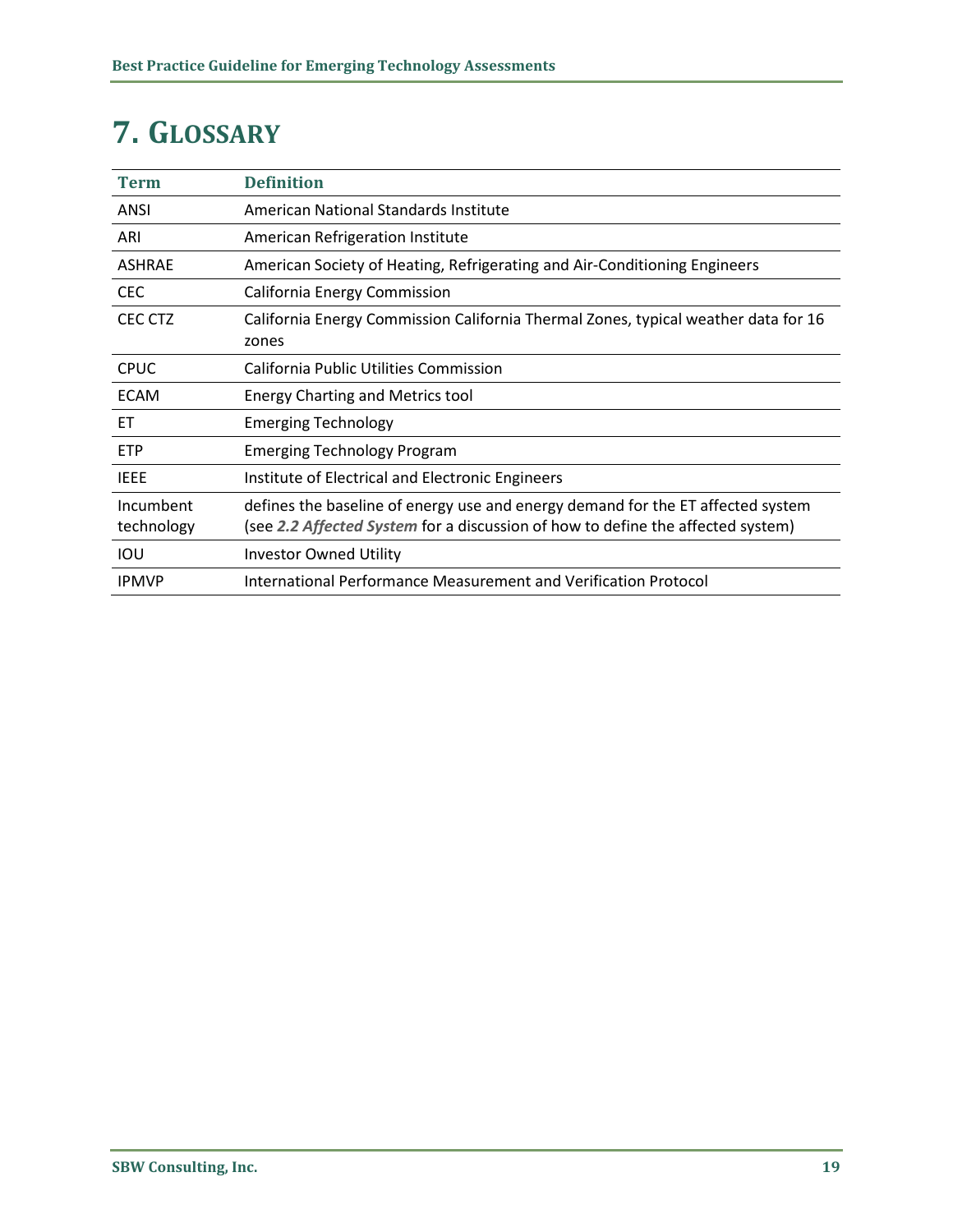# <span id="page-23-0"></span>**8. REFERENCES**

The following documents provide specific guidance relevant to designing and conducting ET assessments.

## <span id="page-23-1"></span>**8.1. ETP Reporting Documents**

*Evaluation of the California Statewide Emerging Technologies Program*. Summit Blue Consulting. February 2010.

*CA Energy Efficiency Strategic Plan*. California Public Utilities Commission. January 2011 Update.

*PG&E's Emerging Technologies (ET) Final Report Template*. PG&E. 2012.

*PG&E's Emerging Technologies (ET) Project Handbook, Version 1.0*. PG&E. April 26, 2011.

*Emerging Technologies Program – Operation and Procedures Guide*. SCE. November 2011. [This document includes SCE's report template.]

## <span id="page-23-2"></span>**8.2. Statistical and Engineering Modelling**

*NIST/SEMATECH e-Handbook of Statistical Methods*,<http://www.itl.nist.gov/div898/handbook/>

*Applied Data Analysis and Modeling for Energy Engineers and Scientists*. Reddy, T. Agami. Springer, 2011.

*Guideline 14-2002 – Measurement of Energy and Demand Savings*. ASHRAE. 2002.

*Regression for M&V: Reference Guide*. Bonneville Power Administration. September 2011.

*Applied Data Analysis and Modeling for Energy Engineers and Scientists*, Reddy, T. Agami. Springer, 2011 edition.

## <span id="page-23-3"></span>**8.3. Energy Savings Estimation**

*[International Performance Measurement and Verification Protocol](http://www.evo-world.org/index.php?option=com_content&view=article&id=272&Itemid=379&lang=en)*. Efficiency Valuation Organization. January 2012.

*Evaluation of the 2010-2012 Custom Impact Energy Efficiency Programs for the California IOUs – Procedures for Site-Specific Impact Analysis*. Itron, Inc. and KEMA, Inc. January 2012.

*[Guidelines for the Estimation of Energy Savings](http://rtf.nwcouncil.org/subcommittees/Guidelines/RTF_Guidelines_2013-04-16.pdf)*. Regional Technical Forum. April 2013.

*[Verification by Energy Modeling Protocol](http://www.bpa.gov/energy/n/pdf/7_BPA_MV_Energy_Modeling_Protocol_May2012_FINAL.pdf)*. Bonneville Power Administration. September 2011.

*[Verification by Equipment or End-Use Metering Protocol](http://www.bpa.gov/energy/n/pdf/4_BPA_MV_End-Use_Metering_Protocol_May2012_FINAL.pdf)*. Bonneville Power Administration. September 2011.

*[Uniform Methods Project](https://www1.eere.energy.gov/office_eere/de_ump.html)*, U.S. Department of Energy, April, 2013.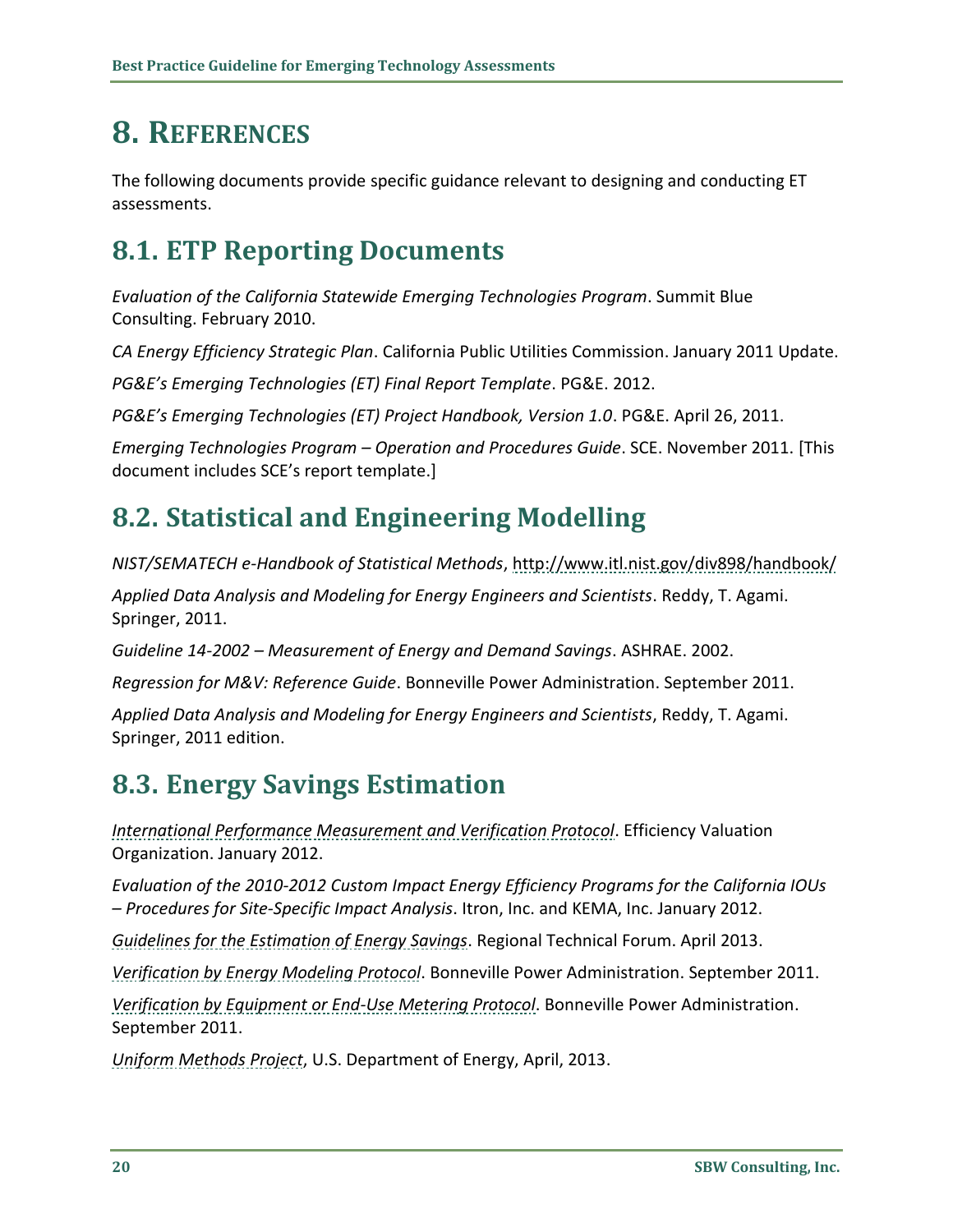Energy Efficiency Program Impact Evaluation Guide,

[http://www1.eere.energy.gov/seeaction/pdfs/emv\\_ee\\_program\\_impact\\_guide.pdf.](http://www1.eere.energy.gov/seeaction/pdfs/emv_ee_program_impact_guide.pdf.) Evaluation, Measurement, and Verification Working Group. December 2012.